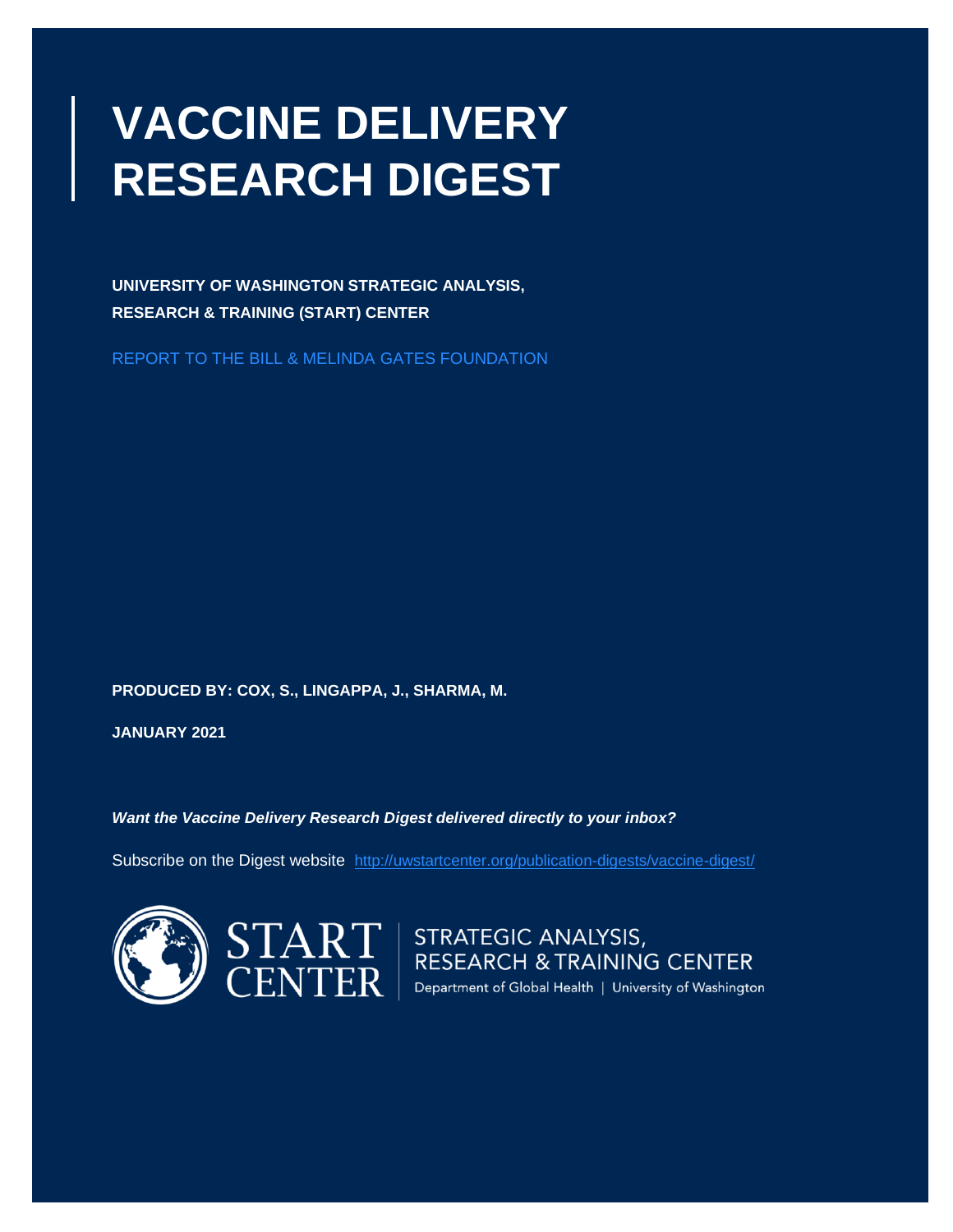# <span id="page-1-0"></span>List of Articles

1 From cervical cancer elimination to eradication of vaccine-type human papillomavirus: Feasibility, public health strategies and cost-effectiveness.

[{Abstract & START Commentary}](#page-3-0) [{Full Article}](http://doi.org/10.1016/j.ypmed.2020.106354)

- An epidemiological and economic modelling study to explore key criteria and costeffectiveness of HPV vaccination strategies to achieve elimination and eradication of cervical cancer in India.
- 2 Safety and efficacy of the ChAdOx1 nCoV-19 vaccine (AZD1222) against SARS-CoV-2: an interim analysis of four randomised controlled trials in Brazil, South Africa, and the UK. [{Abstract & START Commentary}](#page-5-0) [{Full Article}](http://doi.org/10.1016/S0140-6736(20)32661-1)
	- An interim pooled analysis of the efficacy and safety of the ChAdOx1 nCoV-19 vaccine in four blinded, randomized controlled trials ongoing in Brazil, South Africa, and the United Kingdom.
- 3 Timeliness of immunisation with the pentavalent vaccine at different levels of the health care system in the Lao People's Democratic Republic: A cross-sectional study. [{Abstract & START Commentary}](#page-8-0) [{Full Article}](http://doi.org/10.1371/journal.pone.0242502)
	- A cross-sectional study among children aged 8–28 months in Lao to assess documentation and timeliness of diphtheria-tetanus-whole cell pertussis-hepatitis B-Haemophilus influenzae type b (pentavalent) vaccination.
- 4 Complete basic childhood vaccination and associated factors among children aged 12- 23 months in East Africa: a multilevel analysis of recent demographic and health surveys. [{Abstract & START Commentary}](#page-1-0) [{Full Article}](http://doi.org/10.1186/s12889-020-09965-y)
	- A multilevel logistic regression analysis of basic childhood vaccination coverage and associated individual- and community-level factors across 12 East African countries.
- 5 Cost-Effectiveness Analysis of BCG Vaccination against Tuberculosis in Indonesia: A Model-Based Study.

[{Abstract & START Commentary}](#page-13-0) [{Full Article}](http://doi.org/10.3390/vaccines8040707)

• A cost-effectiveness analysis using a static Markov model to assess Indonesia's current infant BCG vaccination program.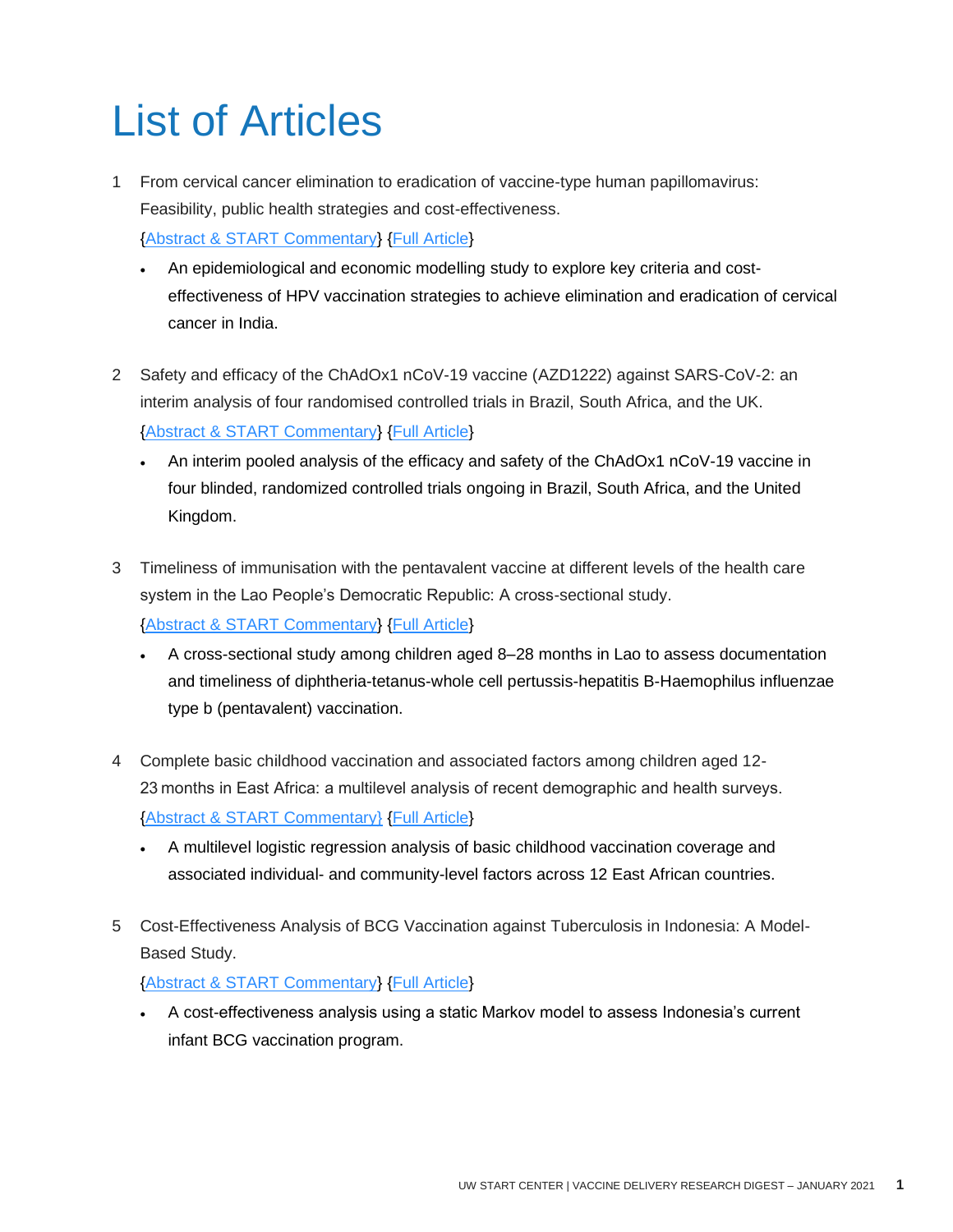6 The Magnitude and Determinants of Missed Opportunities for Childhood Vaccination in South Africa.

[{Abstract & START Commentary}](#page-15-0) [{Full Article}](http://doi.org/10.3390/vaccines8040705)

- A cross-sectional study evaluating the prevalence and associated factors of missed opportunities for vaccination among children aged 12–23 months in South Africa.
- 7 Estimated impact of RTS,S/AS01 malaria vaccine allocation strategies in sub-Saharan Africa: A modelling study.

#### [{Abstract & START Commentary}](#page-17-0) [{Full Article}](http://doi.org/10.1371/journal.pmed.1003377)

- A mathematical modeling study of malaria transmission estimating the impact of the RTS,S malaria vaccination at various supply constraints, vaccine coverage levels, and intervention scenarios in sub-Saharan Africa.
- 8 Strategies to Improve Coverage of Typhoid Conjugate Vaccine (TCV) Immunization Campaign in Karachi, Pakistan.

[{Abstract & START Commentary}](#page-20-0) [{Full Article}](http://doi.org/10.3390/vaccines8040697)

- An evaluation of a mass TCV immunization campaign across schools, hospitals, and community camps assessing strategies to improve vaccine acceptance and coverage among children 6 months-15 years old during an outbreak in a Lyari Town, Karachi, Pakistan.
- 9 Implications of gestational age at antenatal care attendance on the successful implementation of a maternal respiratory syncytial virus (RSV) vaccine program in coastal Kenya.

[{Abstract & START Commentary}](#page-22-0) [{Full Article}](http://doi.org/10.1186/s12889-020-09841-9)

- A cross-sectional study to estimate potential maternal RSV vaccine coverage through distribution of gestational age at each antenatal care visit among pregnant women in Kilifi, Kenya.
- 10 Engaging traditional barbers to identify and refer newborns for routine immunization services in Sokoto, Nigeria: a mixed methods evaluation.

[{Abstract & START Commentary}](#page-1-0) [{Full Article}](http://doi.org/10.1007/s00038-020-01518-9)

• A quasi-experimental study to evaluate implementation of a referral intervention from traditional barbers and impact on vaccine coverage among children aged 0–5 months in Sokoto, Nigeria.

#### **Appendix**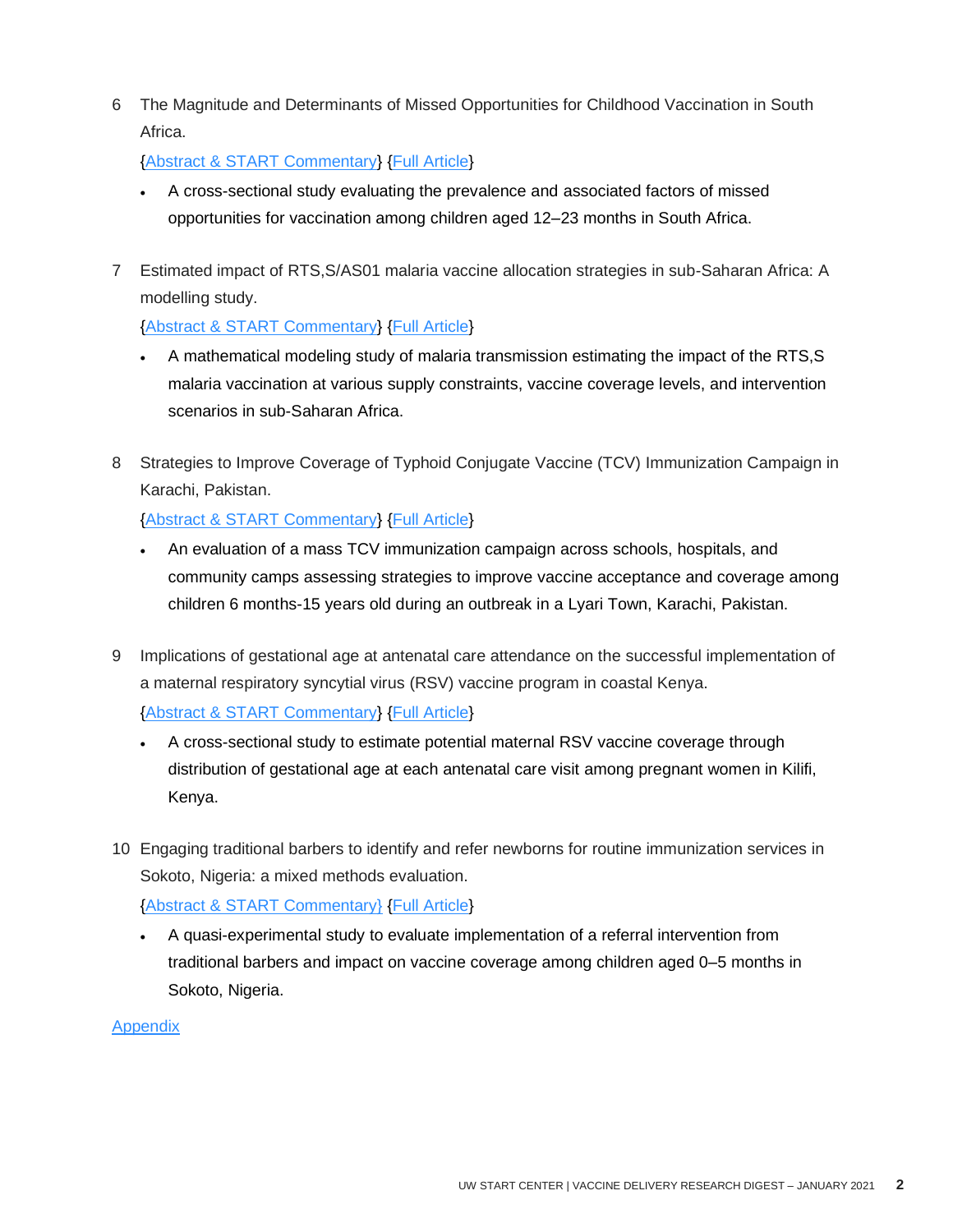# Details of Articles

## <span id="page-3-0"></span>**1. [From cervical cancer elimination to](http://doi.org/10.1016/j.ypmed.2020.106354)  [eradication of vaccine-type human](http://doi.org/10.1016/j.ypmed.2020.106354)  [papillomavirus: Feasibility, public health](http://doi.org/10.1016/j.ypmed.2020.106354)  [strategies and cost-effectiveness.](http://doi.org/10.1016/j.ypmed.2020.106354)**

Jit M, Prem K, Benard E, Brisson M. *Prev Med*. 2020 Dec 19:106354. PubMed ID: 33309871

### ABSTRACT

The Director-General of the World Health Organization has called for global action towards elimination of cervical cancer as a public health problem. Cervical cancer is caused by human papillomavirus (HPV), an infectious agent with no non-human reservoir. One way to achieve this is through very high levels of vaccine coverage that could enable global eradication of vaccine-type HPV. Using the case study of India, we show that HPV eradication can meet all the Dahlem and Strüngmann criteria for feasibility of eradication. It can be achieved with 90% gender-neutral HPV vaccine coverage together with 95% coverage in high-risk groups such as female sex workers. Such a strategy would likely be cost-effective compared to no vaccination. Although it would be more costly in the short-term than achieving cervical cancer elimination alone, it would save costs in the long-term by removing or at least sharply reducing the need for preventive measures.

**WEB:** [10.1016/j.ypmed.2020.106354](http://doi.org/10.1016/j.ypmed.2020.106354)

**IMPACT FACTOR:** 3.788 **CITED HALF-LIFE:** 7.6

### START COMMENTARY

Jit *et al.* use mathematical modelling using epidemiologic and economic data from India to explore key criteria and cost-effectiveness of the public health strategies needed to achieve elimination and eradication of cervical cancer. The analysis combined epidemiological outcomes from an individualbased dynamic model (HPV-ADVISE) and economic parameters from a multi-cohort, static, proportional impact model (PRIME) to evaluate outcomes from three vaccination strategies compared to the no HPV vaccination scenario: 1) 80% vaccine coverage of 10-year old females (80% F), 2) 90% vaccine coverage of all 10-year olds (90% F + M), and 3) 90% vaccine coverage of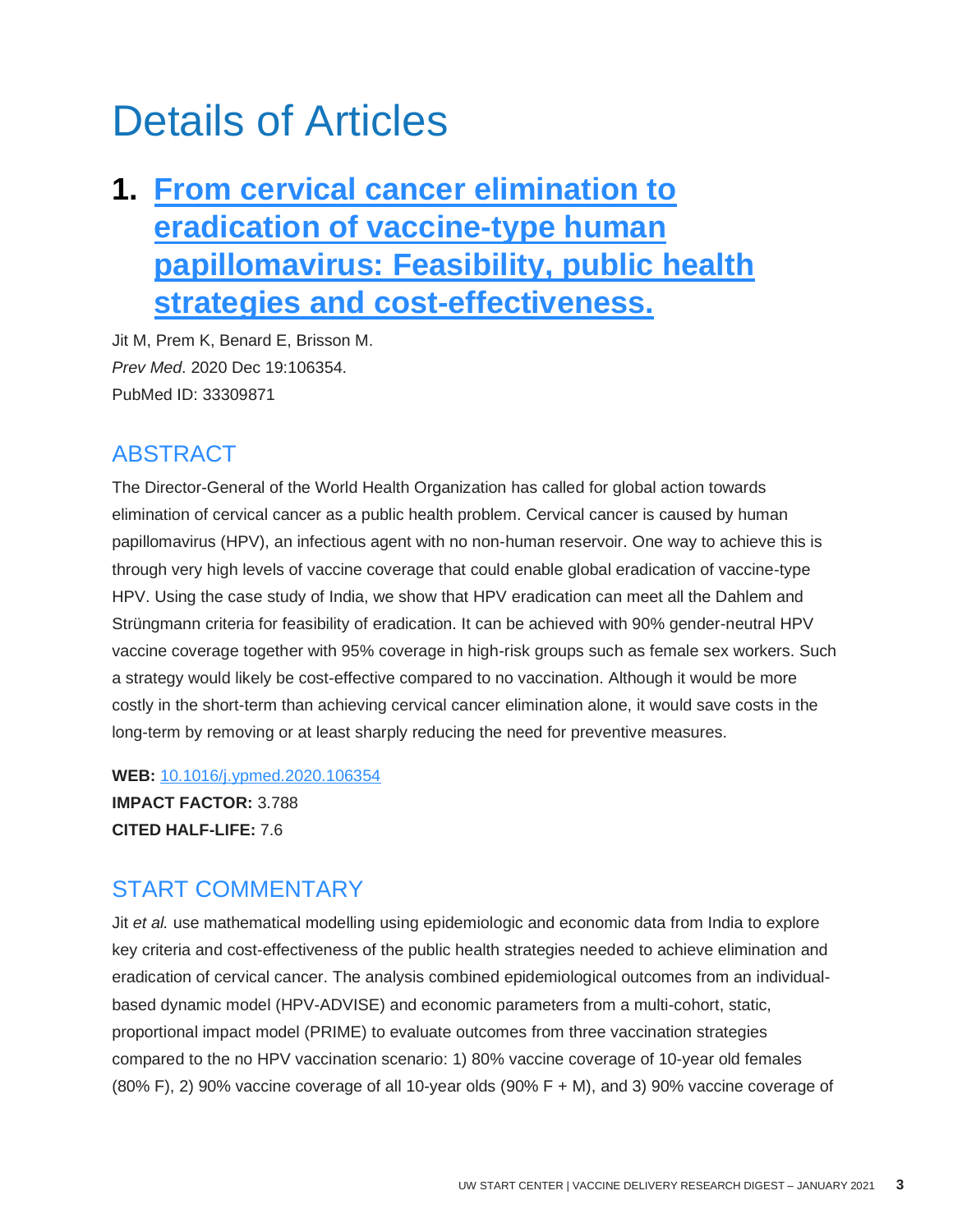all 10-year olds together with 95% vaccine coverage of female sex workers (90% F + M, 95% FSW). The authors present average (i.e., vs no vaccination) and incremental cost-effectiveness ratios (i.e., vs the next most costly option) for different vaccine strategies and different discounting of health effects and costs (0% and 3%). The model projected that only the 90% F + M, 95% FSW scenario met an eradication target for vaccine-type HPV (prevalence < 10 cases per 100,000 population, in the year 2100). Both an elimination strategy (80% F) and an eradication strategy (90% F + M, 95% FSW) were likely to be cost-effective compared to India's GDP per capita threshold, with the cost per DALY averted levelled off at approximately US \$58 and \$151, respectively. When health effects were undiscounted, both strategies were found to be cost-effective with a much lower threshold (\$3 and \$6 per DALY averted, respectively). While an eradication strategy will initially cost more due to the need to deliver more than twice as many vaccine doses, costs will drop to zero after 2100. The distinction between elimination and eradication will become increasingly important as we approach the disease end game and make the case for international cooperation. *Jit et al.* argue that elimination should be regarded as a milestone towards eradication, as the eradication of vaccinetype HPV is feasible, cost-effective compared to no vaccination, and will eventually bring greater and more equitable benefits than elimination alone.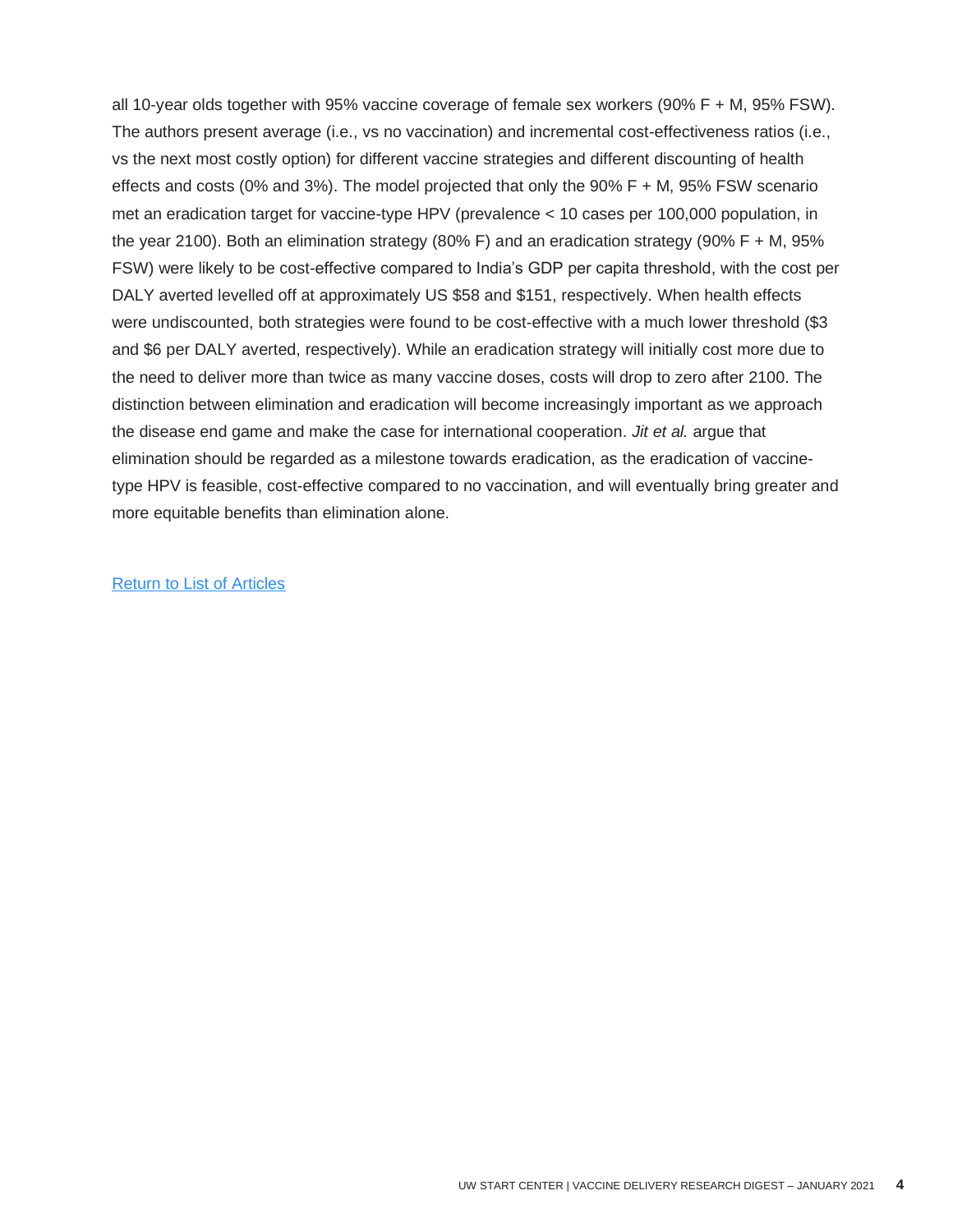## <span id="page-5-0"></span>**2. [Safety and efficacy of the ChAdOx1 nCoV-19](http://doi.org/10.1016/S0140-6736(20)32661-1)  [vaccine \(AZD1222\) against SARS-CoV-2: an](http://doi.org/10.1016/S0140-6736(20)32661-1)  [interim analysis of four randomised](http://doi.org/10.1016/S0140-6736(20)32661-1)  [controlled trials in Brazil, South Africa, and](http://doi.org/10.1016/S0140-6736(20)32661-1)  [the UK.](http://doi.org/10.1016/S0140-6736(20)32661-1)**

Voysey M, Clemens S, Madhi S, Weckx L, Folegatti P, Aley P, et al. *Lancet*. 2020 Dec 17. PubMed ID: 3330698933293710

### ABSTRACT

**BACKGROUND:** A safe and efficacious vaccine against severe acute respiratory syndrome coronavirus 2 (SARS-CoV-2), if deployed with high coverage, could contribute to the control of the COVID-19 pandemic. We evaluated the safety and efficacy of the ChAdOx1 nCoV-19 vaccine in a pooled interim analysis of four trials.

**METHODS:** This analysis includes data from four ongoing blinded, randomised, controlled trials done across the UK, Brazil, and South Africa. Participants aged 18 years and older were randomly assigned (1:1) to ChAdOx1 nCoV-19 vaccine or control (meningococcal group A, C, W, and Y conjugate vaccine or saline). Participants in the ChAdOx1 nCoV-19 group received two doses containing 5 x 10<sup>10</sup> viral particles (standard dose; SD/SD cohort); a subset in the UK trial received a half dose as their first dose (low dose) and a standard dose as their second dose (LD/SD cohort). The primary efficacy analysis included symptomatic COVID-19 in seronegative participants with a nucleic acid amplification test-positive swab more than 14 days after a second dose of vaccine. Participants were analysed according to treatment received, with data cutoff on Nov 4, 2020. Vaccine efficacy was calculated as 1 − relative risk derived from a robust Poisson regression model adjusted for age. Studies are registered at ISRCTN89951424 and ClinicalTrials.gov, NCT04324606, NCT04400838, and NCT04444674.

**FINDINGS:** Between April 23 and Nov 4, 2020, 23 848 participants were enrolled and 11 636 participants (7548 in the UK, 4088 in Brazil) were included in the interim primary efficacy analysis. In participants who received two standard doses, vaccine efficacy was 62.1% (95% CI 41.0–75.7; 27 [0.6%] of 4440 in the ChAdOx1 nCoV-19 group vs 71 [1.6%] of 4455 in the control group) and in participants who received a low dose followed by a standard dose, efficacy was 90.0% (67.4–97.0; three [0.2%] of 1367 vs 30 [2.2%] of 1374; p interaction=0.010). Overall vaccine efficacy across both groups was 70.4% (95.8% CI 54.8–80.6; 30 [0.5%] of 5807 vs 101 [1.7%] of 5829). From 21 days after the first dose, there were ten cases hospitalised for COVID-19, all in the control arm; two were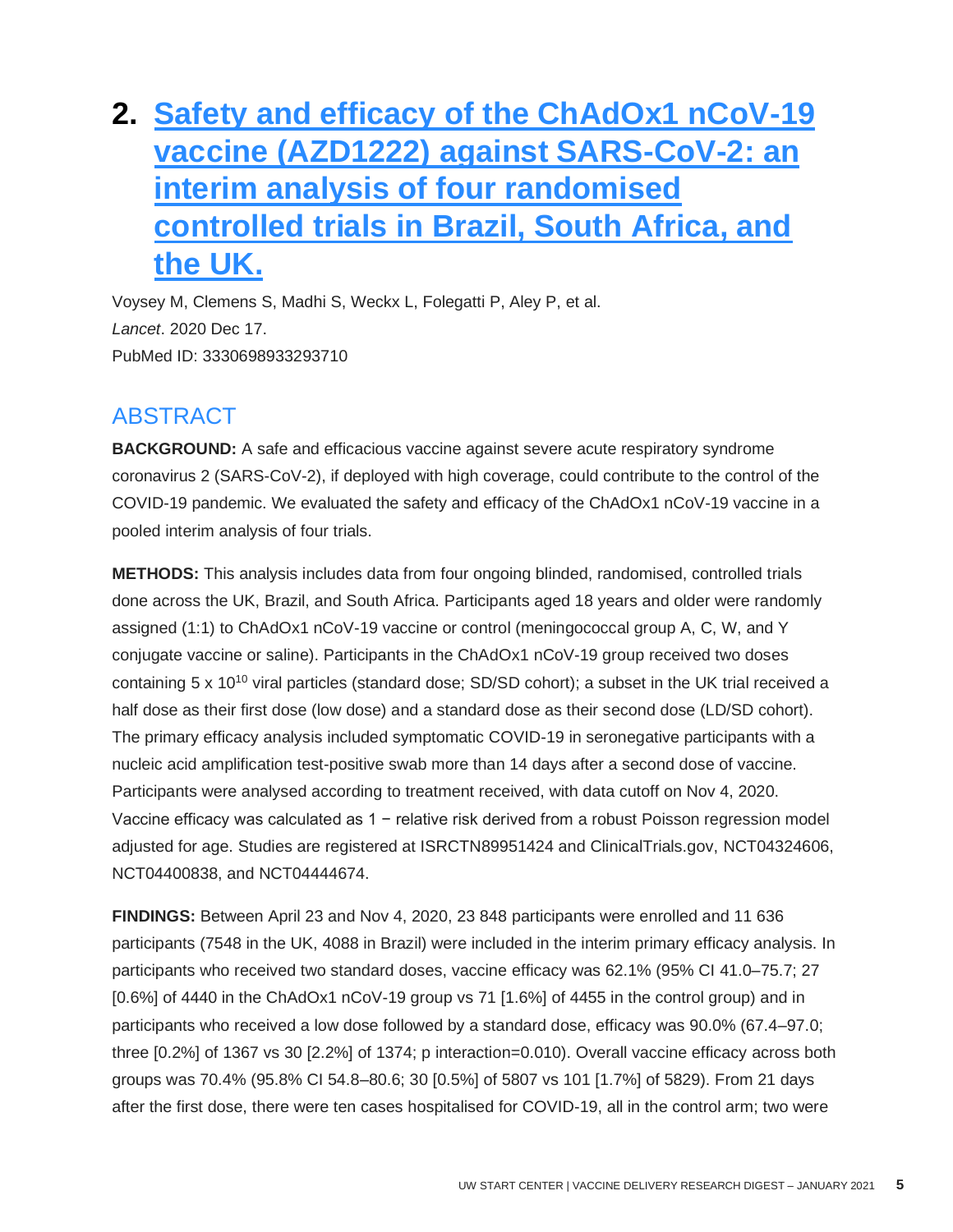classified as severe COVID-19, including one death. There were 74 341 person-months of safety follow-up (median 3.4 months, IQR 1.3–4.8): 175 severe adverse events occurred in 168 participants, 84 events in the ChAdOx1 nCoV-19 group and 91 in the control group. Three events were classified as possibly related to a vaccine: one in the ChAdOx1 nCoV-19 group, one in the control group, and one in a participant who remains masked to group allocation.

**INTERPRETATION:** ChAdOx1 nCoV-19 has an acceptable safety profile and has been found to be efficacious against symptomatic COVID-19 in this interim analysis of ongoing clinical trials.

**WEB:** [10.1016/S0140-6736\(20\)32661-1](http://doi.org/10.1016/S0140-6736(20)32661-1) **IMPACT FACTOR:** 60.39 **CITED HALF-LIFE:** 8.6

#### START COMMENTARY

Voysey *et al.* report on the clinical efficacy results of ChAdOx1 nCoV-19 in a pooled interim analysis of phase 2/3 trials in Brazil and the United Kingdom (UK), and safety data from more than 20,000 participants enrolled across four randomized clinical trials ongoing in Brazil, South Africa, and the UK. This article is impactful as it is the first peer-reviewed publication on a COVID-19 vaccine candidate. Additionally, as this chimpanzee adenoviral vector vaccine can be stored and distributed at 2–8°C, it is particularly suitable for global distribution and thus could have wider application in combating the COVID-19 pandemic in low- and middle-income countries. The study used a Poisson regression model with robust variance adjusted for age to compute vaccine efficacy = 1 − relative risk. The analysis found that ChAdOx1 nCoV-19 is efficacious against symptomatic COVID-19, with significant vaccine efficacy of 70.4% (95.8% CI: 54.8–80.6) after two doses. Due to differences with quantification of initial ChAdOx1 nCoV-19 vaccine doses, a subset of 1,367 participants in the UK received one low-dose vaccine and a second standard-dose vaccine. This subset showed an intriguingly high vaccine efficacy of 90.0% (95% CI: 67.4–97.0), however the wide CIs indicate that more data are needed to confirm preliminary findings. In the participants who received ChAdOx1 nCoV-19, there were two hospitalizations (vs. 16 in the control arm), one event classified as possibly related to the vaccine (vs. 1 in the control arm and 1 unmasked), and no severe cases of COVID-19 (vs. 2 in control arm). Serious adverse events (SAEs) and adverse events (AEs) were balanced across the study arms, with SAEs in 168 participants (79 ChAdOx1 nCoV-19 arm, 89 control arm) and 175 AEs (84 ChAdOx1 nCoV-19 arm, 91 control arm). As the development of safe, effective, affordable, and deployable vaccines against COVID-19 remains paramount in solving the pandemic crisis, the positive results presented in this study support continued follow-up towards regulatory submissions for conditional or emergency use of ChAdOx1 nCoV-19.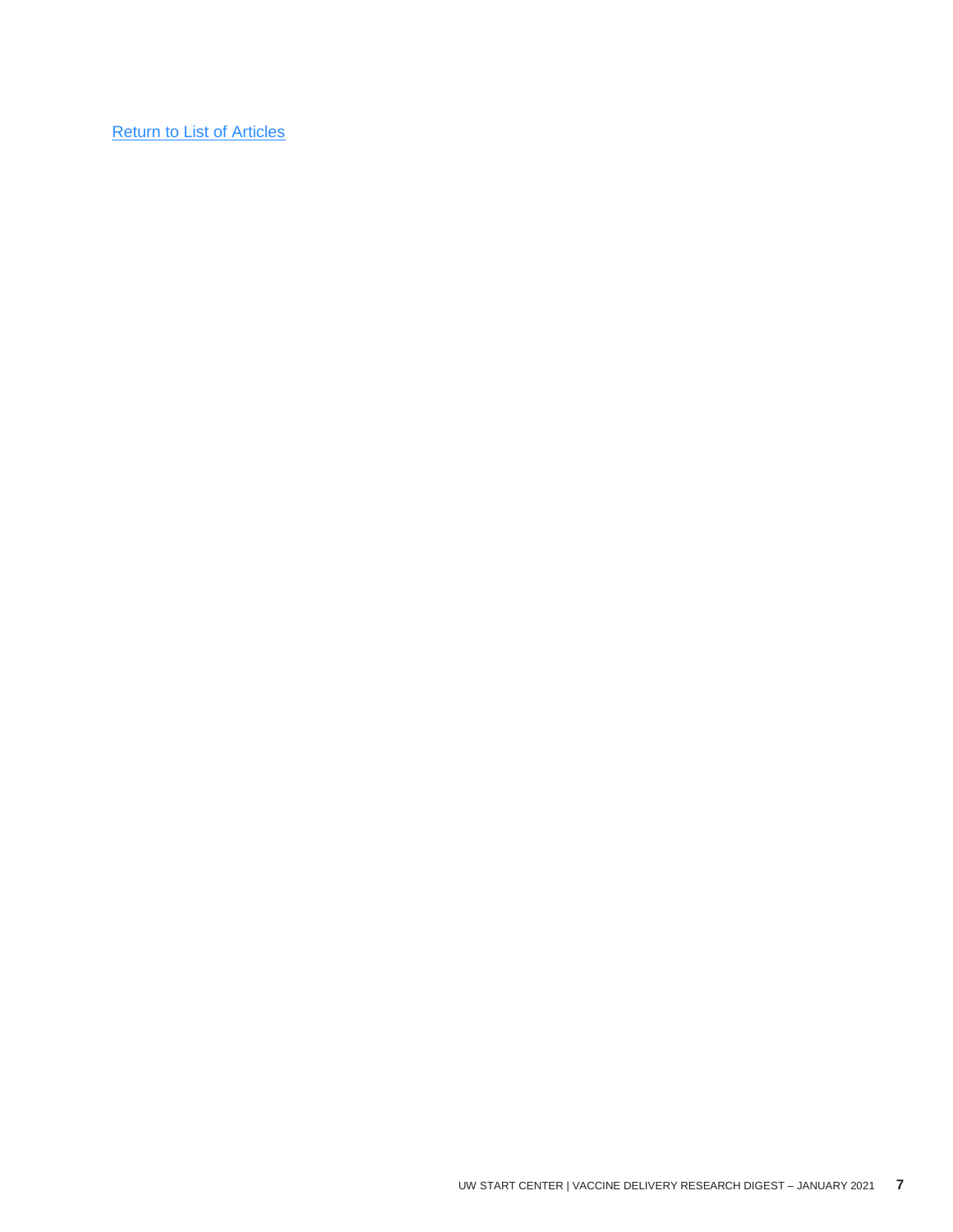## <span id="page-8-0"></span>**3. [Timeliness of immunisation with the](http://doi.org/10.1371/journal.pone.0242502)  [pentavalent vaccine at different levels of the](http://doi.org/10.1371/journal.pone.0242502)  [health care system in the Lao People's](http://doi.org/10.1371/journal.pone.0242502)  [Democratic Republic: A cross-sectional](http://doi.org/10.1371/journal.pone.0242502)  [study.](http://doi.org/10.1371/journal.pone.0242502)**

Hefele L, Syphan S, Xayavong D, Homsana A, Kleine D, Chanthavilay P, et al. *PLoS One*. 2020 Dec 17;15(12):e0242502. PubMed ID: 33290386

### ABSTRACT

**BACKGROUND:** The timely administration of vaccines is considered to be important for both individual and herd immunity. In this study, we investigated the timeliness of the diphtheria-tetanuswhole cell pertussis-hepatitis B-Haemophilus influenzae type b (pentavalent) vaccine, scheduled at 6, 10 and 14 weeks of age in the Lao People's Democratic Republic. We also investigated factors associated with delayed immunization.

**METHODS:** 1162 children aged 8-28 months who had received the full course of the pentavalent vaccine at different levels of the health care system were enrolled. Vaccination dates documented in hospital records and/or immunisation cards were recorded. Age at vaccination and time intervals between doses were calculated. Predictors for timely completion with the pentavalent vaccine at 24 weeks were assessed by bivariate and multivariable analyses.

**RESULTS:** Several discrepancies in dates between vaccination documents were observed. In general, vaccination with the pentavalent vaccine was found to be delayed, especially in health care settings below the provincial hospital level. Compared to the central hospital level, less participants who were vaccinated at the district/health center level received the third dose by 16 (48% at the central hospital level vs. 7.1% at the district and 12.4% at the health center level) and 24 weeks of age (94.4% at the central hospital level vs 64.6% at the district-outreach and 57.4% at the health center level) respectively. In logistic regression analyses, lower education level of the mother as well as vaccination by outreach service, were independently associated with delayed completion of vaccination.

**CONCLUSION:** We observed a general delay of vaccination, especially at lower ranked facilities, which correlated with indicators of poor access to health services. This highlights the need for further improving health equity in rural areas. Age-appropriate vaccination should become a quality indicator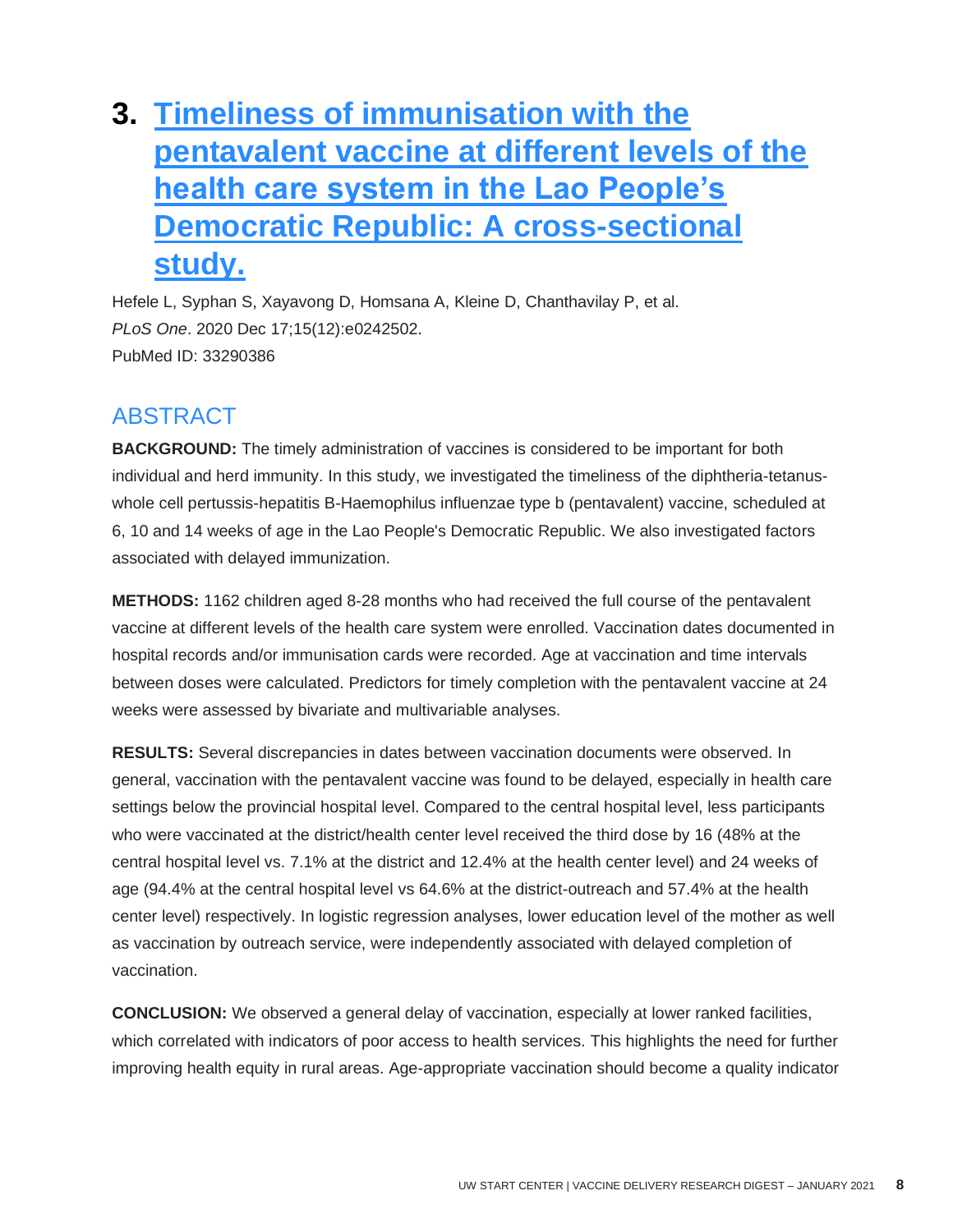for the national immunization programme. In addition, we recommend further training of the health care staff regarding the importance of reliable documentation of dates.

**WEB:** [10.1371/journal.pone.0242502](http://doi.org/10.1371/journal.pone.0242502) **IMPACT FACTOR:** 2.74 **CITED HALF-LIFE:** 5.6

#### START COMMENTARY

In this cross-sectional study, Hefele *et al.* analyze documentation and timeliness of pentavalent immunization among 1162 children who received the full course of pentavalent vaccination from 2017-2018 in Lao People's Democratic Republic (PDR). Hospital records and immunization cards were collected at various levels of the health care system, including central hospitals (n=319), provincial hospitals (n=197), district hospitals (n=206), and health centers (n=440) (ordered highest to lowest level of care). Serum samples were taken to assess antibody levels, and additional information on socio-economic background, access to health care, history and location of vaccination were obtained through a standardized questionnaire. Vaccination was defined as "timely" when between 6–7 weeks for the first dose, 10–11 weeks for the second dose, and 14–15 weeks for the third dose, with 16 weeks and 24 weeks as cut-offs for "early timely" and "late timely" completion of pentavalent vaccination. Participants vaccinated at health centers had the largest mean discrepancy between recorded vaccination dates (-9.9 days) and highest proportion of mismatches (41.1%). The proportion of children with early timely vaccine completion was 48% at the central hospital level (95% CI: 42.6–53.6), compared to 7.1% at the district level (95% CI: 3.4–10.8) and 12.4% health level (95% CI: 9.2–15.5). Logistic regression showed greater odds of timely vaccine completion among participants who had received the hepatitis B birth dose (OR: 2.14, 95% CI: 1.42–3.24), had higher maternal education (OR: 1.64, 95% CI: 1.09–2.47), and higher maternal age (OR: 1.05, 95% CI: 1.01–1.09), as well as lower odds among those who were vaccinated through outreach services (OR: 0.23, 95% CI: 0.14–0.36) and had fewer number of siblings (OR: 0.81, 95% CI: 0.69–0.94). In total, 22% of the children did not complete the pentavalent immunization by the age of 24 weeks. While the study found no negative impact of delayed vaccination on seroconversion rates, delayed vaccination increases the window of susceptibility and may facilitate disease outbreaks. Limitations of this study include potential recall bias of location of vaccination (outreach vs. facility, collected through the questionnaire), as well as the inability to provide information on children who missed pentavalent doses. The authors demonstrate the need for improvements to vaccine documentation and suggest including timely completion of vaccination as a quality indicator in the Lao PDR national immunization program.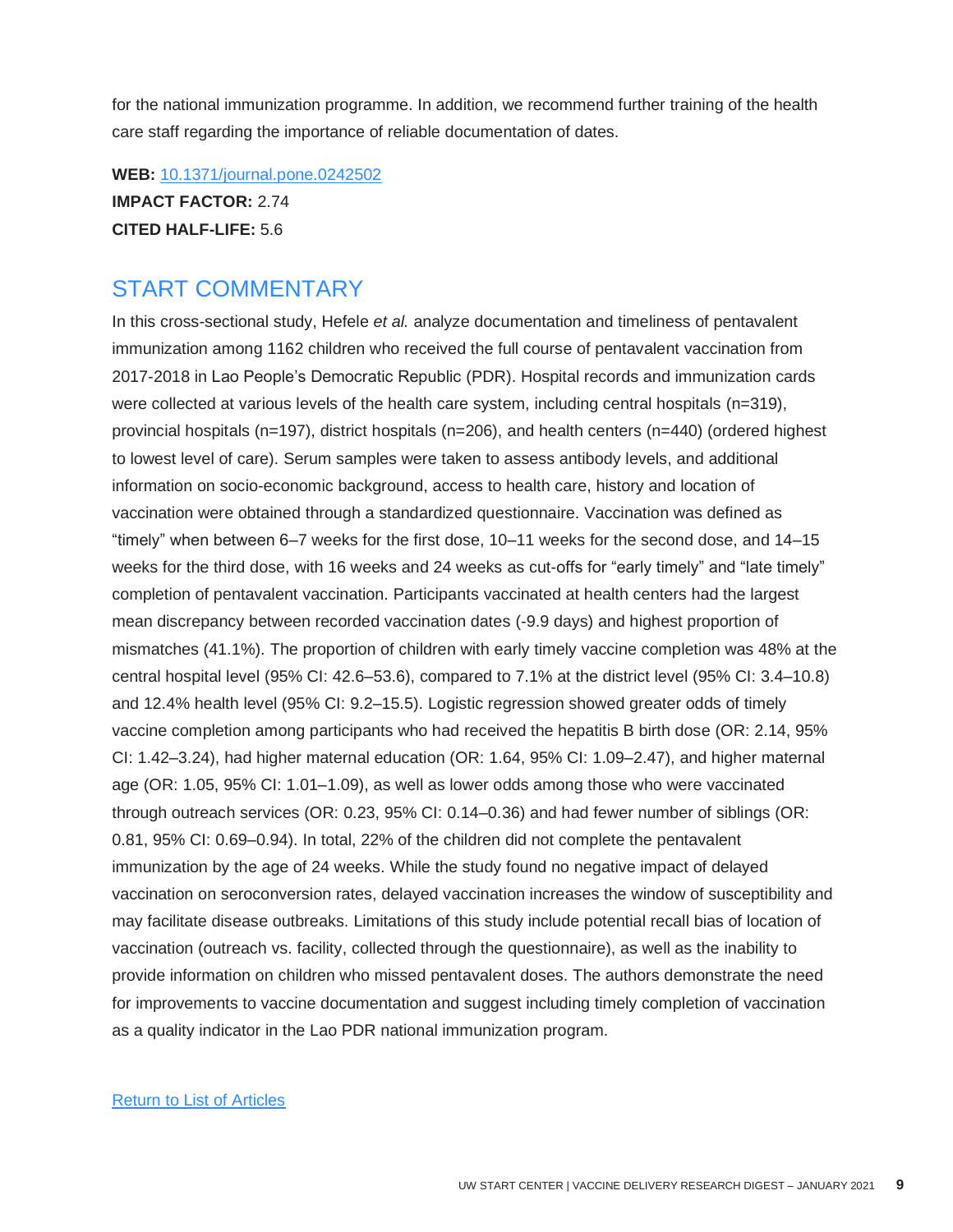## **4. [Complete basic childhood vaccination and](http://doi.org/10.1186/s12889-020-09965-y)  [associated factors among children aged 12-](http://doi.org/10.1186/s12889-020-09965-y) [23 months in East Africa: a multilevel analysis](http://doi.org/10.1186/s12889-020-09965-y)  [of recent demographic and health surveys.](http://doi.org/10.1186/s12889-020-09965-y)**

Tesema G, Tessema Z, Tamirat K, Teshale A. *BMC Public Health*. 2020 Dec 07;20(1):1837. PubMed ID: 33256701

### **ABSTRACT**

**Background:** Complete childhood vaccination remains poor in Sub-Saharan Africa, despite major improvement in childhood vaccination coverage worldwide. Globally, an estimated 2.5 million children die annually from vaccine-preventable diseases. While studies are being conducted in different East African countries, there is limited evidence of complete basic childhood vaccinations and associated factors in East Africa among children aged 12-23 months. Therefore, this study aimed to investigate complete basic childhood vaccinations and associated factors among children aged 12-23 months in East Africa.

**Methods:** Based on the Demographic and Health Surveys (DHSs) of 12 East African countries (Burundi, Ethiopia, Comoros, Uganda, Rwanda, Tanzania, Mozambique, Madagascar, Zimbabwe, Kenya, Zambia, and Malawi), secondary data analysis was performed. The study included a total weighted sample of 18,811 children aged 12-23 months. The basic childhood vaccination coverage was presented using a bar graph. Multilevel binary logistic regression analysis was fitted for identifying significantly associated factors because the DHS has a hierarchical nature. The Intraclass Correlation Coefficient (ICC), Median Odds Ratio (MOR), Proportional Change in Variance (PCV), and deviance (-2LLR) were used for checking model fitness, and for model comparison. Variable with p-value ≤0.2 in the bi-variable multilevel analysis were considered for the multivariable analysis. In the multivariable multilevel analysis, the Adjusted Odds Ratio (AOR) with 95% Confidence Interval (CI) were reported to declare the significance and strength of association with full vaccination.

**Results:** Complete basic childhood vaccination in East Africa was 69.21% (95% CI, 69.20, 69.21%). In the multivariable multilevel analysis; Mothers aged 25-34 years (AOR = 1.21, 95% CI: 1.10, 1.32), mothers aged 35 years and above (AOR = 1.50, 95% CI: 1.31, 1.71), maternal primary education  $(AOR = 1.26, 95\% \text{ Cl}: 1.15, 1.38)$ , maternal secondary education and above  $(AOR = 1.54, 95\% \text{ Cl}: 1.15, 1.38)$ 1.36, 1.75), husband primary education (AOR = 1.25, 95% CI: 1.13, 1.39), husband secondary education and above (AOR = 1.24, 95% CI: 1.11, 1.40), media exposure (AOR = 1.23, 95% CI: 1.13,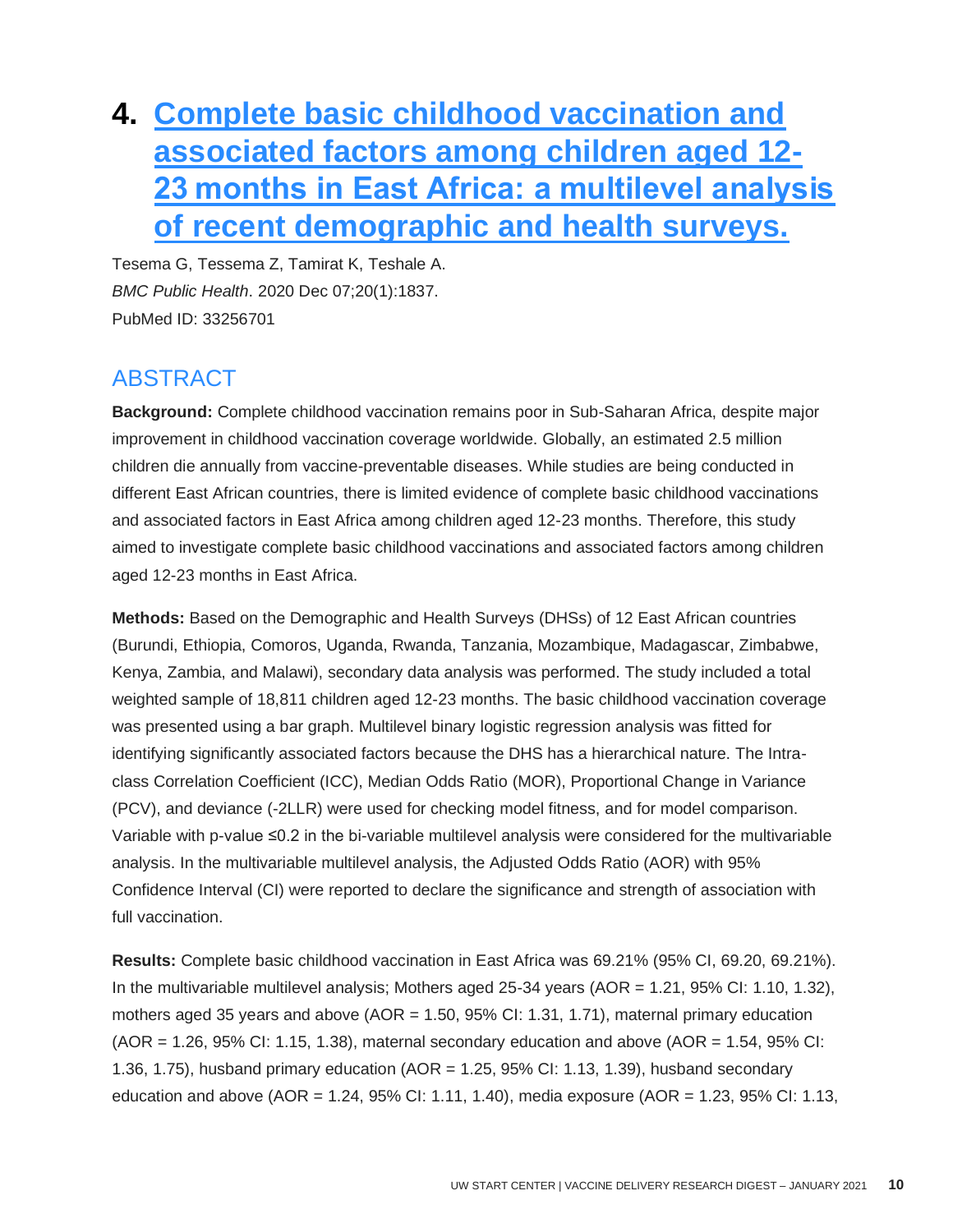1.33), birth interval of 24-48 months (AOR = 1.28, 95% CI: 1.15, 1.42), birth interval greater than 48 months (AOR = 1.35, 95% CI: 1.21, 1.50), having 1-3 ANC visit (AOR = 3.24, 95% CI: 2.78, 3.77), four and above ANC visit (AOR = 3.68, 95% CI: 3.17, 4.28), PNC visit (AOR = 1.34, 95% CI: 1.23, 1.47), health facility delivery (AOR = 1.48, 95% CI: 1.35, 1.62), large size at birth 1.09 (AOR = 1.09, 95% CI: 1.01, 1.19), being 4-6 births (AOR = 0.83, 95% CI: 0.75, 0.91), being above the sixth birth (AOR = 0.60, 95% CI: 0.52, 0.70), middle wealth index (AOR = 1.16, 95% CI: 1.06, 1.28), rich wealth index (AOR = 1.20, 95% CI: 1.09, 1.33), community poverty (AOR = 1.21, 95% CI: 1.11, 1.32) and country were significantly associated with complete childhood vaccination.

**Conclusions:** In East Africa, full basic childhood vaccine coverage remains a major public health concern with substantial differences across countries. Complete basic childhood vaccination was significantly associated with maternal age, maternal education, husband education, media exposure, preceding birth interval, number of ANC visits, PNC visits, place of delivery, child-size at birth, parity, wealth index, country, and community poverty. Public health interventions should therefore target children born to uneducated mothers and fathers, poor families, and those who have not used maternal health services to enhance full childhood vaccination to reduce the incidence of child mortality from vaccine-preventable diseases.

**WEB:** [10.1186/s12889-020-09965-y](http://doi.org/10.1186/s12889-020-09965-y) **IMPACT FACTOR:** 2.521 **CITED HALF-LIFE:** 6

### START COMMENTARY

Tesema *et al.* utilize Demographic Health Survey data from 12 East African countries to explore basic childhood vaccination coverage and associated individual factors (e.g., maternal age, sex of child) and community factors (e.g., community media exposure, community poverty) among children aged 12-23 months. Extracted from mother's verbal records and childhood immunization cards, complete basic childhood vaccination included one dose of BCG vaccine, three doses of pentavalent vaccine, three doses of polio vaccine, and one dose of measles vaccine before the age of 12 months. The multilevel logistic regression analysis included four models to assess and address cluster variability. Among the weighted sample of 18,811 children, the overall complete basic childhood vaccination was achieved in 69.21% (95% CI: 69.20–69.21) with wide variation across countries ranging from 39.5% in Ethiopia to 85% in Burundi. The proportion of partially vaccinated children ranged from 13.4% in Zimbabwe to 56.1% in Rwanda, while the proportion of nonvaccinated children ranged from 0.4% in Burundi to 16% in Ethiopia. The study used cross-sectional data that was subject to recall bias when mother's verbal records was the only available form of immunization data, and thus findings may be under or overestimated and cannot establish a causal relationship between complete vaccination and independent variables. Despite these limitations,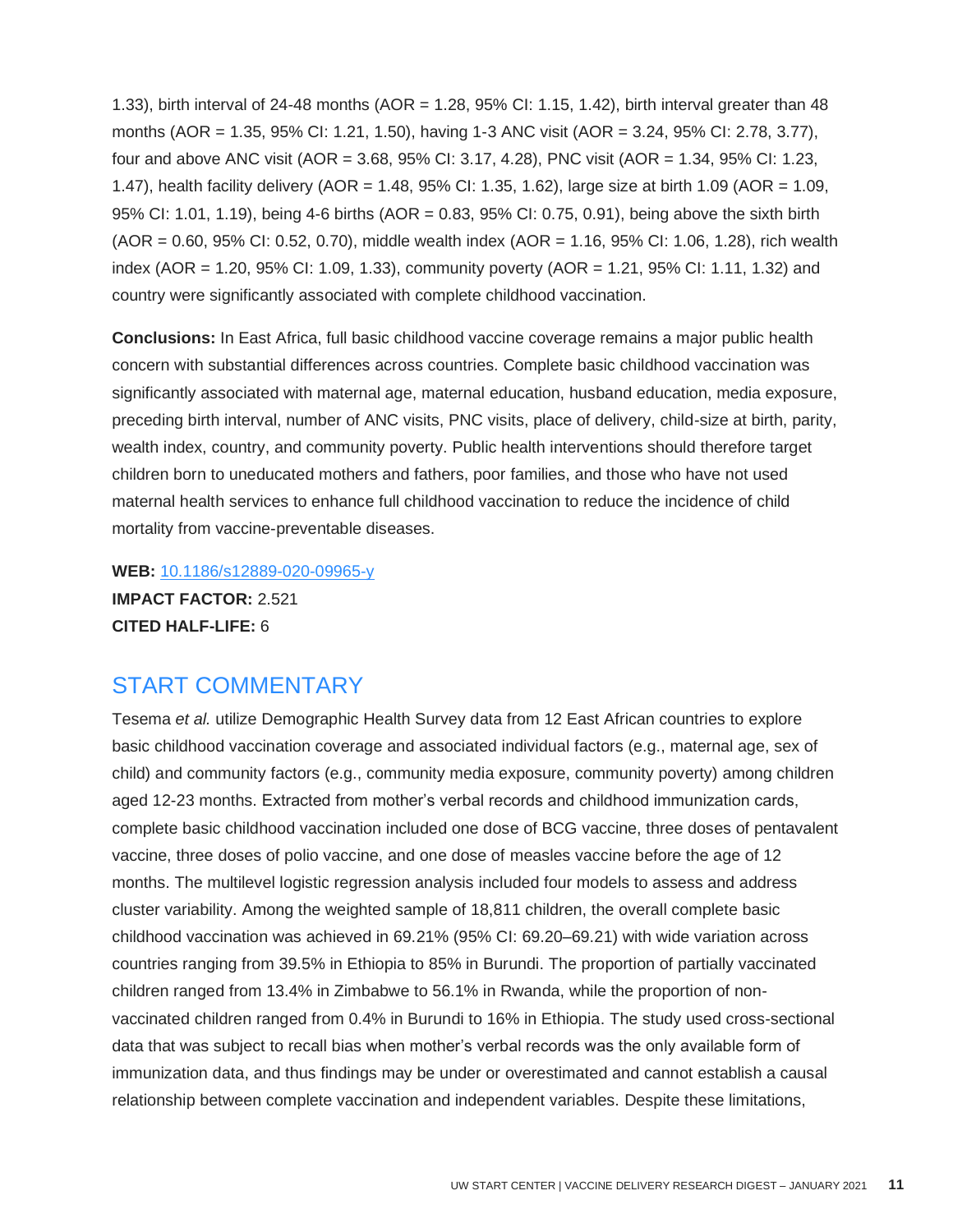Tesema *et al.* underscore the importance of targeting public health interventions to prioritized groups (i.e., parents with low education levels, mothers who didn't use maternal health care services, and poor households) to improve complete childhood vaccination coverage and enhance child survival.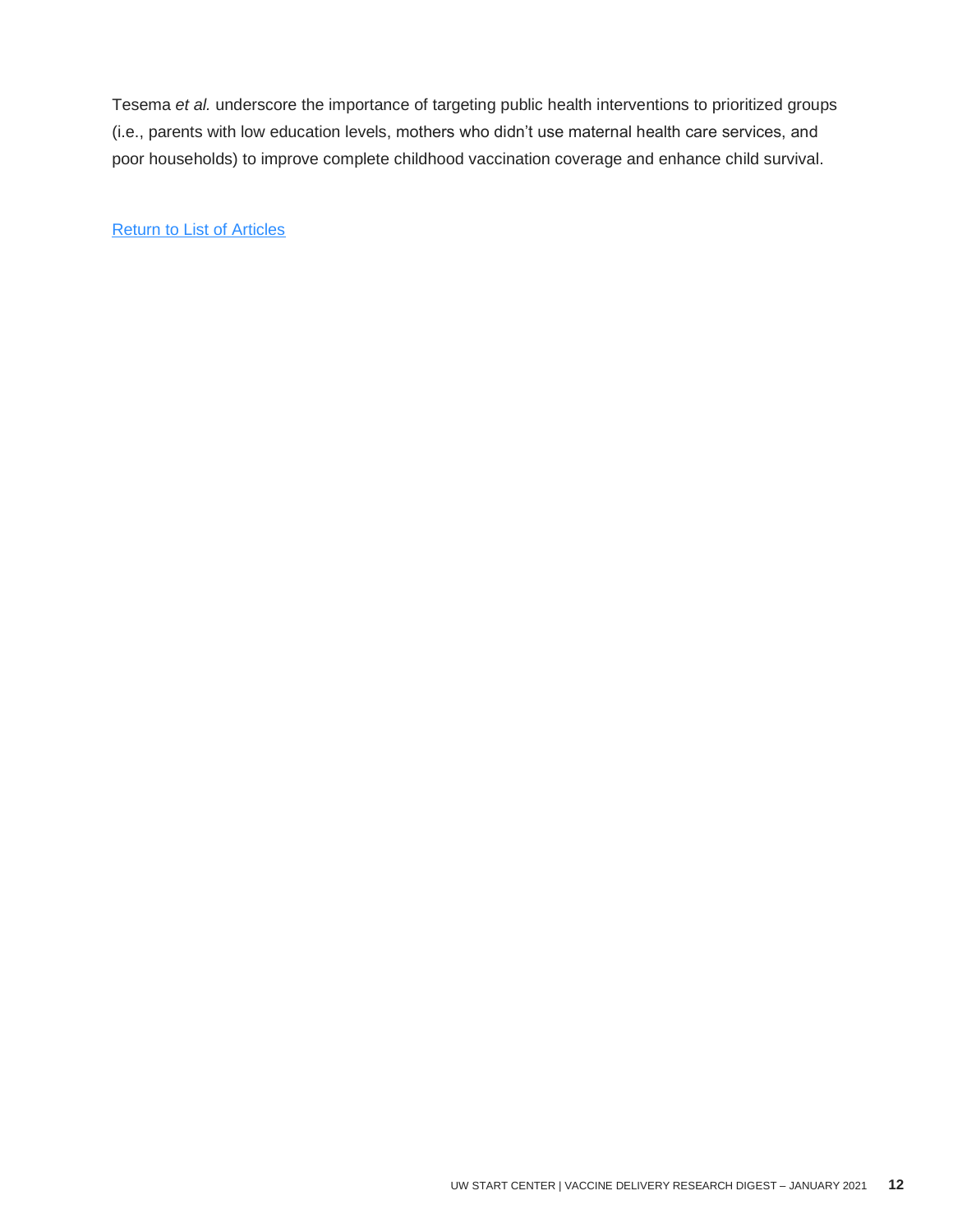### <span id="page-13-0"></span>**5. [Cost-Effectiveness Analysis of BCG](http://doi.org/10.3390/vaccines8040707)  [Vaccination against Tuberculosis in](http://doi.org/10.3390/vaccines8040707)  [Indonesia: A Model-Based Study.](http://doi.org/10.3390/vaccines8040707)**

Machlaurin A, Dolk F, Setiawan D, van der Werf T, Postma M. *Vaccines (Basel)*. 2020 Dec 07;8(4). PubMed ID: 33256143

### ABSTRACT

Bacillus Calmette-Guerin (BCG), the only available vaccine for tuberculosis (TB), has been applied for decades. The Indonesian government recently introduced a national TB disease control programme that includes several action plans, notably enhanced vaccination coverage, which can be strengthened through underpinning its favourable cost-effectiveness. We designed a Markov model to assess the cost-effectiveness of Indonesia's current BCG vaccination programme. Incremental cost-effectiveness ratios (ICERs) were evaluated from the perspectives of both society and healthcare. The robustness of the analysis was confirmed through univariate and probabilistic sensitivity analysis (PSA). Using epidemiological data compiled for Indonesia, BCG vaccination at a price US\$14 was estimated to be a cost-effective strategy in controlling TB disease. From societal and healthcare perspectives, ICERs were US\$104 and US\$112 per quality-adjusted life years (QALYs), respectively. The results were robust for variations of most variables in the univariate analysis. Notably, the vaccine's effectiveness regarding disease protection, vaccination costs, and case detection rates were key drivers for cost-effectiveness. The PSA results indicated that vaccination was cost-effective even at US\$175 threshold in 95% of cases, approximating the monthly GDP per capita. Our findings suggest that this strategy was highly cost-effective and merits prioritization and extension within the national TB programme. Our results may be relevant for other high endemic low- and middle-income countries.

**WEB:** [10.3390/vaccines8040707](http://doi.org/10.3390/vaccines8040707) **IMPACT FACTOR:** 4.086 **CITED HALF-LIFE:** 3.4

### START COMMENTARY

Machlaurin *et al.* modeled a cost-effectiveness analysis of the Bacillus Calmette-Guerin (BCG) vaccination program in Indonesia, where tuberculosis (TB) incidence is high. The authors model 4.9 million infants representing the 2017 birth cohort over a lifetime horizon of 70 years, with costs and outcomes discounted at 3%, and results presented in US dollars. The study found that BCG vaccination could prevent 49,713 TB cases and 7,598 TB deaths and had a 100% probability of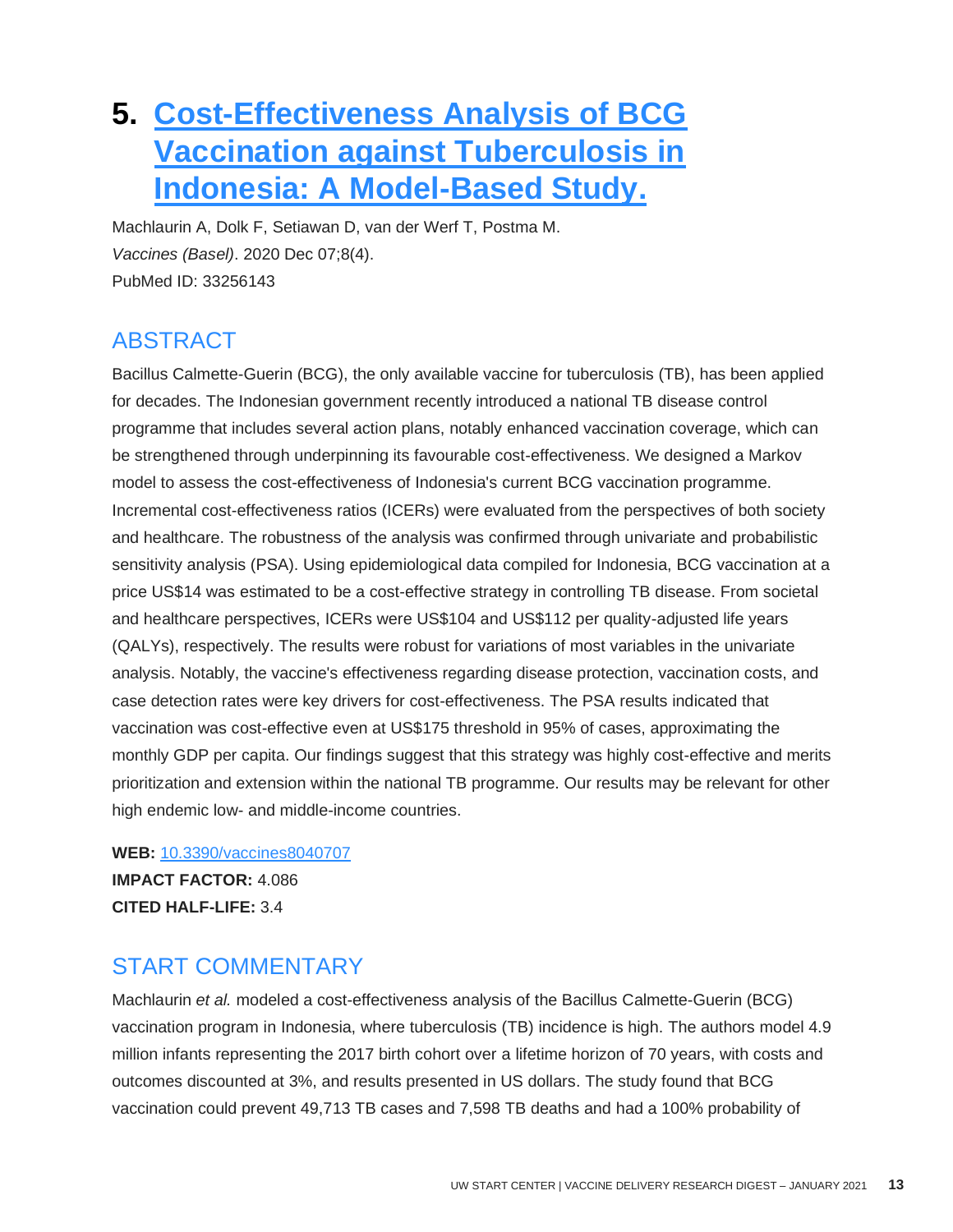being cost-effective at a price of \$14/infant and threshold value of one GDP per capita in Indonesia (\$3,847). The largest driver of the incremental cost-effectiveness ratios (ICERs) was vaccine effectiveness to prevent disease, followed by vaccination cost, case detection rate, and mortality of untreated TB. BCG vaccination was very cost-effective compared to no vaccination from both a healthcare payer (ICER: \$104/QALY) and societal perspective (ICERs: \$112/QALY). Increasing the assumption of linear waning of vaccine effectiveness from 10 to 20 years resulted in an almost twofold increase in the respective ICERs for society and healthcare perspective (\$226/QALY, \$233/QALY); however ICERs did not differ significantly with exponential waning (\$113/QALY societal, \$121/QALYs healthcare perspective). Limitations of this study include using a linear model that did not evaluate indirect benefits of BCG vaccination and a lack of Indonesia specific BCG vaccine efficacy estimates. As more individual-level data becomes available in Indonesia, future studies will be needed. These results support the continuation of Indonesia's current BCG vaccination program and may be applicable for decision-makers in other low-resource countries with high TB incidence.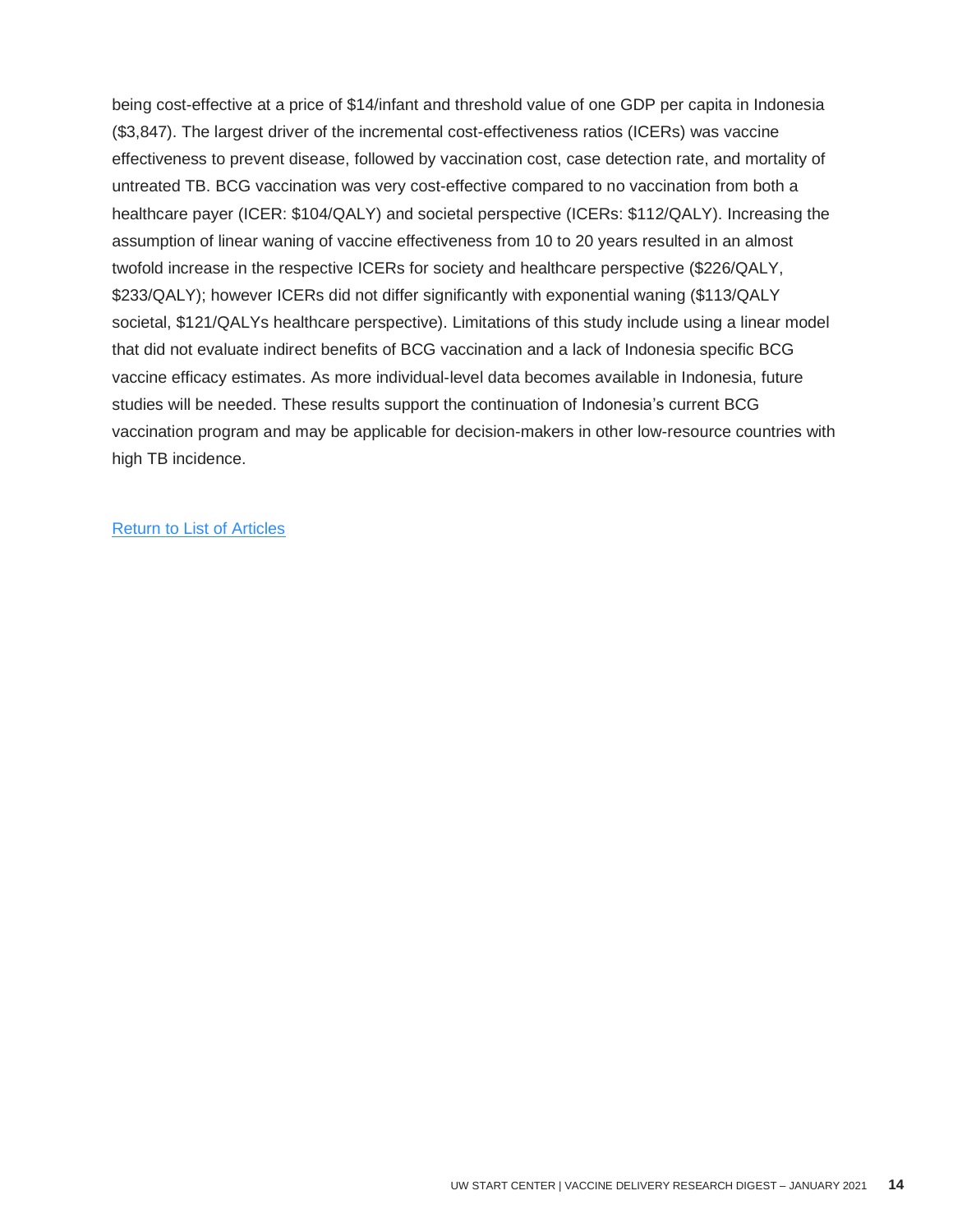### <span id="page-15-0"></span>**6. [The Magnitude and Determinants of Missed](http://doi.org/10.3390/vaccines8040705)  Opportunities for Childhood Vaccination in [South Africa.](http://doi.org/10.3390/vaccines8040705)**

Ndwandwe D, Nnaji C, Wiysonge C. *Vaccines (Basel)*. 2020 Dec 07;8(4). PubMed ID: 33255767

### ABSTRACT

Missed opportunities for vaccination (MOV) may be among the factors responsible for suboptimal vaccination coverage in South Africa. However, the magnitude and determinants of MOV in the country are not known. Thus, this study seeks to assess the prevalence and determinants of MOV in the country. South Africa is sub-divided into nine administrative provinces. We used nationally representative data from the 2016 South African Demographic and Health Survey. We considered MOV to have occurred if a child aged 12-23 months old had not taken all scheduled basic vaccine doses despite having any of the following contacts with health services: delivery in a health facility; postnatal clinic visit; receipt of vitamin A; and any child-related treatment at a health facility. Multilevel logistic regression was used to determine factors associated with MOV. The national prevalence of MOV among children aged 12-23 months was 40.1%. Children whose mothers attended facility-based antenatal care were considerably less likely to experience MOV than those whose mothers did not attend antenatal care: odds ratio (OR) 0.41, 95% confidence interval (CI) 0.19 to 0.88. Conversely, the independent predictor of an increased MOV among children was residence in either the Gauteng province (OR 2.97, 95% CI 1.29 to 6.81) or Mpumalanga province (OR 2.32, 95%CI 1.04 to 5.18); compared to residence in the Free State province. Our findings suggest a high burden of MOV among children in South Africa and that MOV may be associated with individual and contextual factors. The findings also underscore the need for further exploration of the contextual factors contributing to MOV in South Africa.

**WEB:** [10.3390/vaccines8040705](http://doi.org/10.3390/vaccines8040705)

**IMPACT FACTOR:** 4.086 **CITED HALF-LIFE:** 3.4

### START COMMENTARY

Ndwandwe *et al.* use cross-sectional, population-representative household survey data to assess the prevalence and associated factors of missed opportunities for vaccination (MOV) among children aged 12–23 months in South Africa. Extracted from mother's verbal reports and immunization cards from the 2016 Demographic and Health Survey, the study defined MOV as any child with health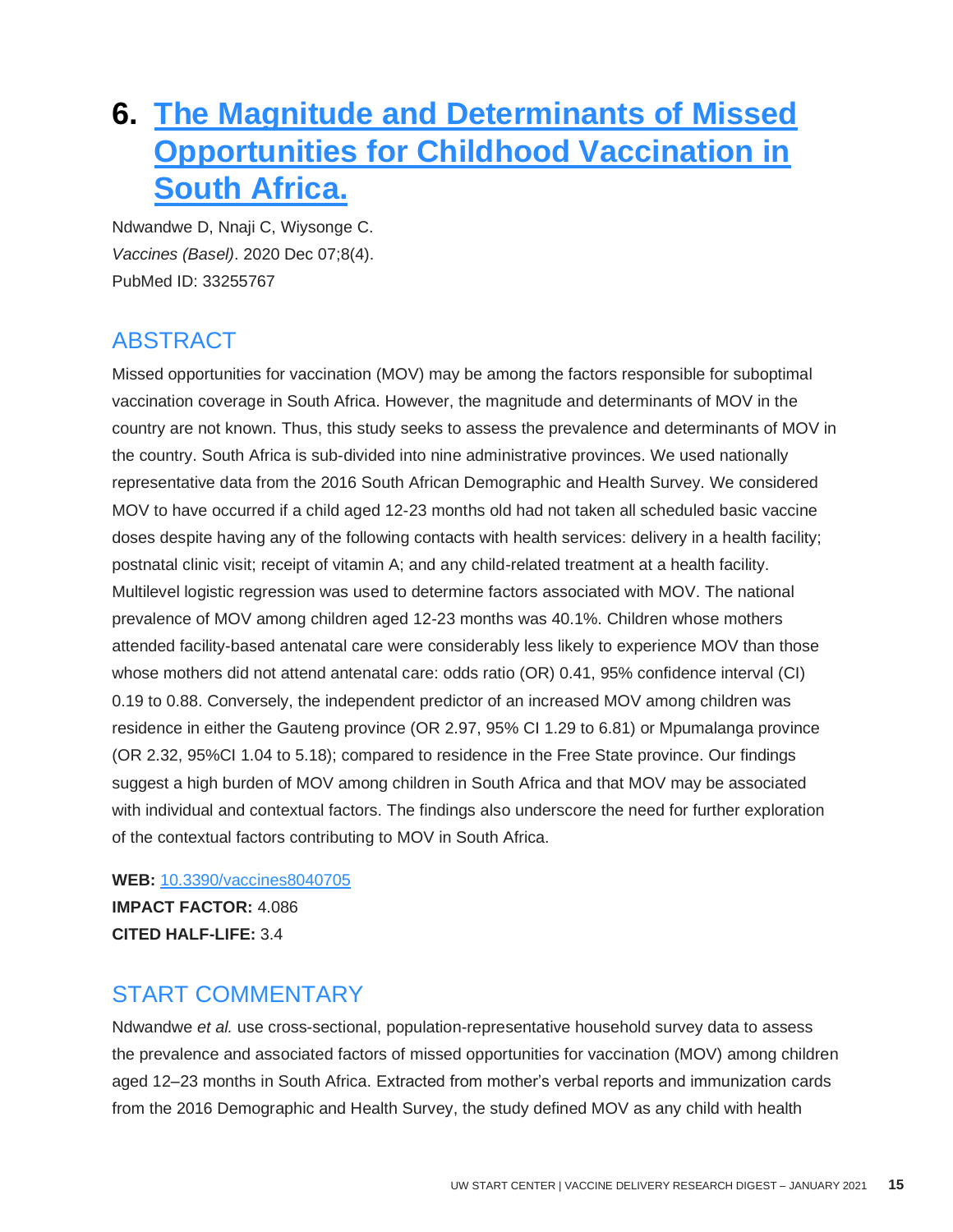service contact but missing at least one recommended vaccine (i.e., one dose of BCG vaccine, three doses of pentavalent vaccine, four doses of polio vaccine, three doses of DTP vaccine, and one dose of measles vaccines) by the time of the survey. The analysis used multilevel logistic regression to determine factors associated with MOV, and Bayesian information criterion to assess the model's goodness of fit and applied variance inflation factor to test for multicollinearity. The magnitude of MOV was substantial, with a MOV prevalence of 40.1% among 708 children included. Findings illustrate that maternal and geographical factors are important determinants for missed opportunities for vaccination in South Africa. While the adjusted odds of MOV was lower among children of mothers who attended antenatal care vs. not (AOR 0.41, 95% CI: 0.19–0.88), the odds of MOV was nearly three times higher among children residing in the Gauteng (OR 2.97, 95% CI: 1.29–6.81) and Mpumalanga (OR 2.32, 95% CI: 1.04–5.18) provinces compared to children living in the Free State. Limitations include potential vaccine recall bias, as well as inability to account for the temporality of children's contacts with health services. This could lead to overestimated MOV in children who had early neonatal contact before becoming eligible for all doses, although most children included had multiple health contacts. This study highlights disparities and gaps in the childhood vaccination in South Africa and provides decision-makers with insight to inform future research and enable contextually tailored policy and vaccination strategies to address current immunization barriers.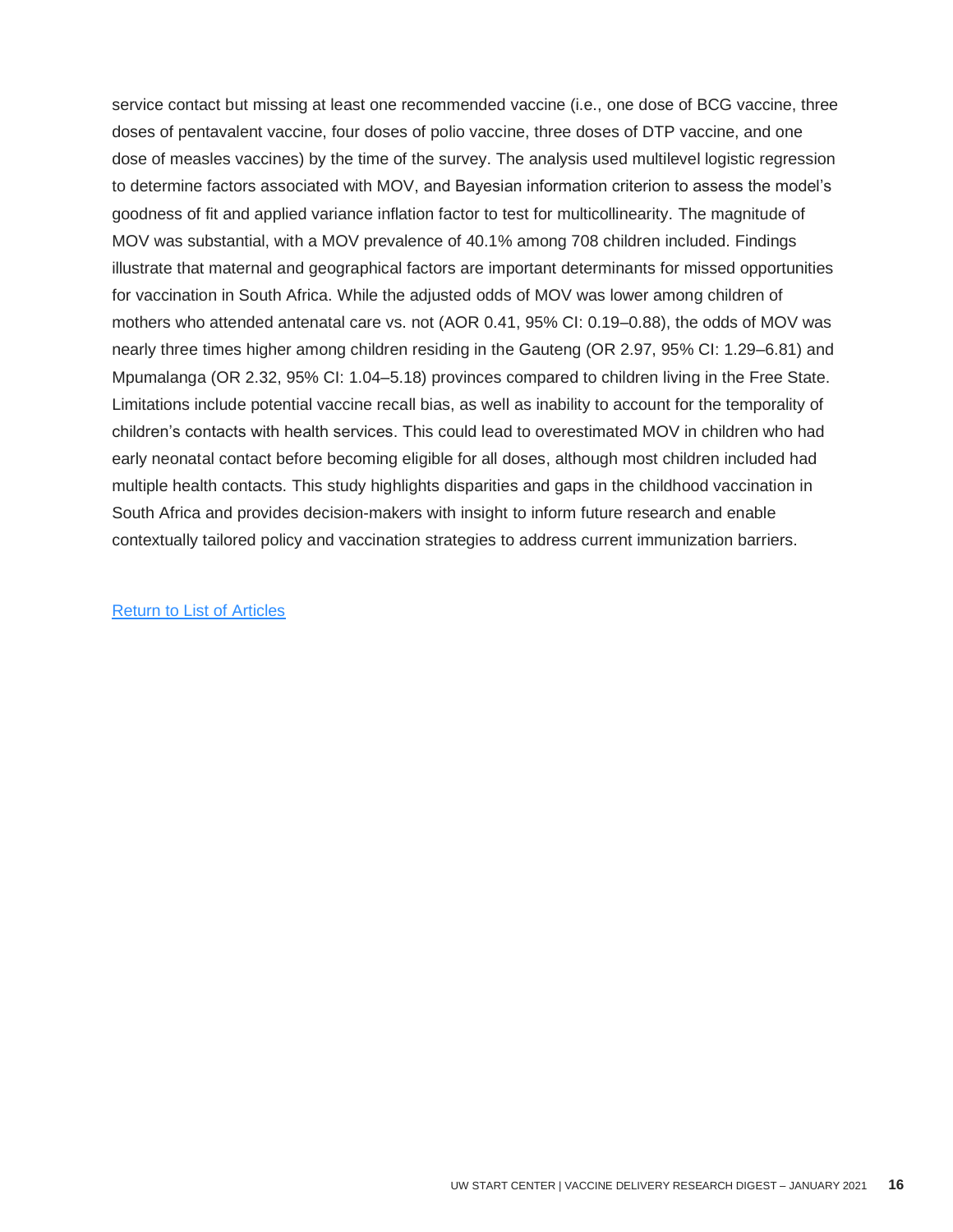### <span id="page-17-0"></span>**7. [Estimated impact of RTS,S/AS01 malaria](http://doi.org/10.1371/journal.pmed.1003377)  [vaccine allocation strategies in sub-Saharan](http://doi.org/10.1371/journal.pmed.1003377)  [Africa: A modelling study.](http://doi.org/10.1371/journal.pmed.1003377)**

Hogan A, Winskill P, Ghani A. *PLoS Med*. 2020 Dec 07;17(11):e1003377. PubMed ID: 33253211

### ABSTRACT

**Background:** The RTS,S/AS01 vaccine against Plasmodium falciparum malaria infection completed phase III trials in 2014 and demonstrated efficacy against clinical malaria of approximately 36% over 4 years for a 4-dose schedule in children aged 5-17 months. Pilot vaccine implementation has recently begun in 3 African countries. If the pilots demonstrate both a positive health impact and resolve remaining safety concerns, wider roll-out could be recommended from 2021 onwards. Vaccine demand may, however, outstrip initial supply. We sought to identify where vaccine introduction should be prioritised to maximise public health impact under a range of supply constraints using mathematical modelling.

**Methods and findings:** Using a mathematical model of P. falciparum malaria transmission and RTS,S vaccine impact, we estimated the clinical cases and deaths averted in children aged 0-5 years in sub-Saharan Africa under 2 scenarios for vaccine coverage (100% and realistic) and 2 scenarios for other interventions (current coverage and World Health Organization [WHO] Global Technical Strategy targets). We used a prioritisation algorithm to identify potential allocative efficiency gains from prioritising vaccine allocation among countries or administrative units to maximise cases or deaths averted. If malaria burden at introduction is similar to current levelsassuming realistic vaccine coverage and country-level prioritisation in areas with parasite prevalence >10%-we estimate that 4.3 million malaria cases (95% credible interval [CrI] 2.8-6.8 million) and 22,000 deaths (95% CrI 11,000-35,000) in children younger than 5 years could be averted annually at a dose constraint of 30 million. This decreases to 3.0 million cases (95% CrI 2.0-4.7 million) and 14,000 deaths (95% CrI 7,000-23,000) at a dose constraint of 20 million, and increases to 6.6 million cases (95% CrI 4.2-10.8 million) and 38,000 deaths (95% CrI 18,000-61,000) at a dose constraint of 60 million. At 100% vaccine coverage, these impact estimates increase to 5.2 million cases (95% CrI 3.5-8.2 million) and 27,000 deaths (95% CrI 14,000-43,000), 3.9 million cases (95% CrI 2.7-6.0 million) and 19,000 deaths (95% CrI 10,000-30,000), and 10.0 million cases (95% CrI 6.7-15.7 million) and 51,000 deaths (95% CrI 25,000-82,000), respectively. Under realistic vaccine coverage, if the vaccine is prioritised sub-nationally, 5.3 million cases (95% CrI 3.5-8.2 million) and 24,000 deaths (95% CrI 12,000-38,000) could be averted at a dose constraint of 30 million. Furthermore,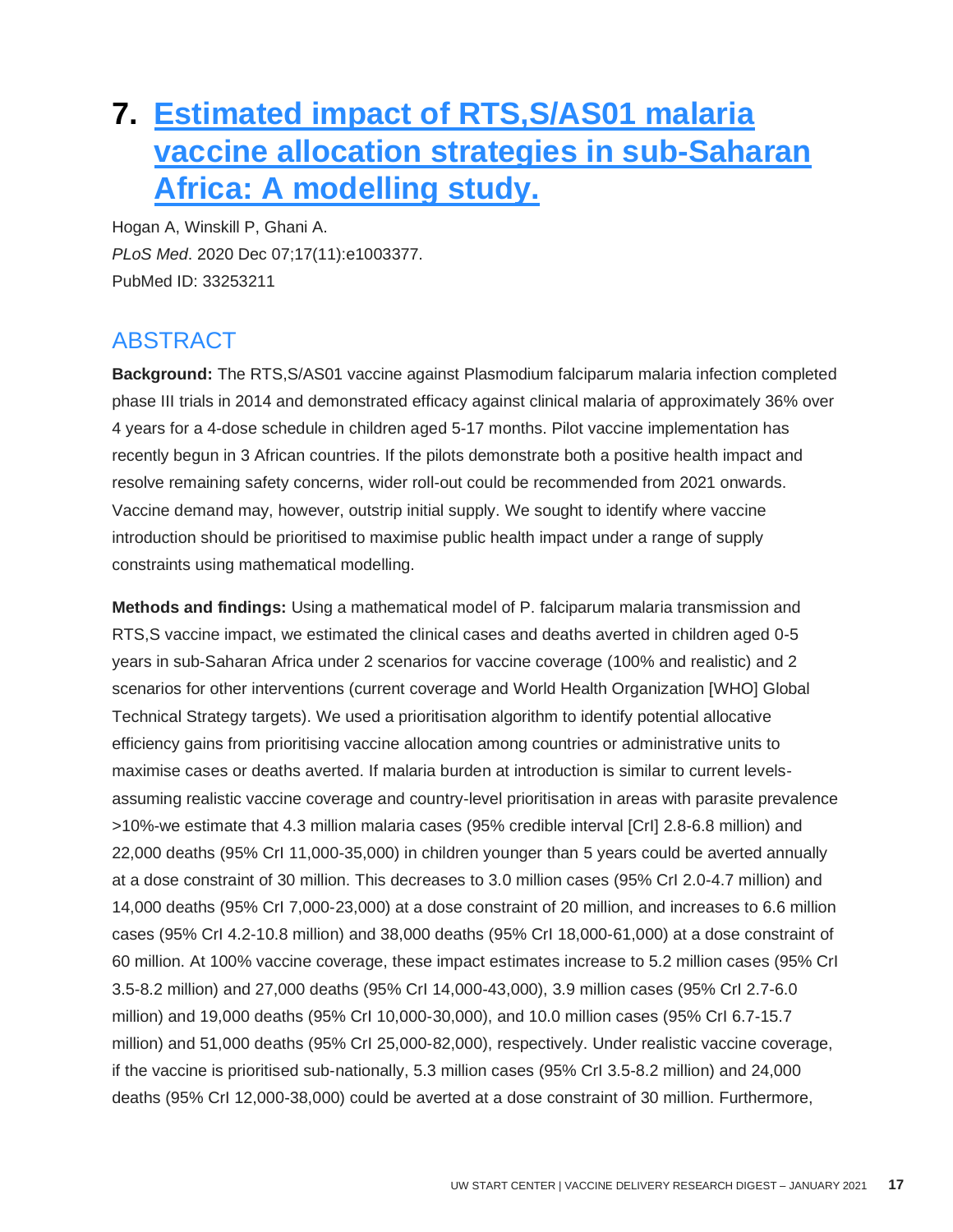sub-national prioritisation would allow introduction in almost double the number of countries compared to national prioritisation (21 versus 11). If vaccine introduction is prioritised in the 3 pilot countries (Ghana, Kenya, and Malawi), health impact would be reduced, but this effect becomes less substantial (change of <5%) if 50 million or more doses are available. We did not account for within-country variation in vaccine coverage, and the optimisation was based on a single outcome measure, therefore this study should be used to understand overall trends rather than guide countryspecific allocation.

**Conclusions:** These results suggest that the impact of constraints in vaccine supply on the public health impact of the RTS,S malaria vaccine could be reduced by introducing the vaccine at the subnational level and prioritising countries with the highest malaria incidence.

**WEB:** [10.1371/journal.pmed.1003377](http://doi.org/10.1371/journal.pmed.1003377)

**IMPACT FACTOR:** 10.5 **CITED HALF-LIFE:** 8.4

#### START COMMENTARY

Hogan *et al.* use a mathematical model of malaria transmission to estimate the impact of the RTS,S malaria vaccine at varying supply constraints, vaccine coverage levels, and intervention scenarios in malaria-endemic regions sub-Saharan Africa. A ranking algorithm was applied to explore optimal vaccine allocation at the country and sub-national level in the first five years following vaccine introduction in children up to five years old. The study found that if initial malaria vaccine demand is higher than supply, prioritizing the countries with the highest incidence would have the greatest impact in reducing malaria burden. Vaccine allocation modelled at the sub-national level was shown to maximize the overall public health benefit by averting the greatest number of clinical malaria cases and deaths. Additionally, sub-national implementation was more efficient and equitable, allowing RTS,S introduction in almost twice as many countries (21 vs. 11 with country level introduction) and providing earlier access for high risk populations. Spatial estimates of malaria levels differ in quality by country and thus may not fully capture variation at finer spatial scales. Furthermore, suboptimal scenarios can be indistinguishable from the optimal scenarios from a public health perspective because they are based on very small differences and thus, findings from this study should be considered in the context of understanding overall patterns rather than as directly guiding country-specific prioritization. This study can inform vaccine allocation if RTS,S is recommended to be implemented more widely; however, additional research would be needed to define locally appropriate metrics for vaccine prioritization, including in the context of local malaria interventions and challenges.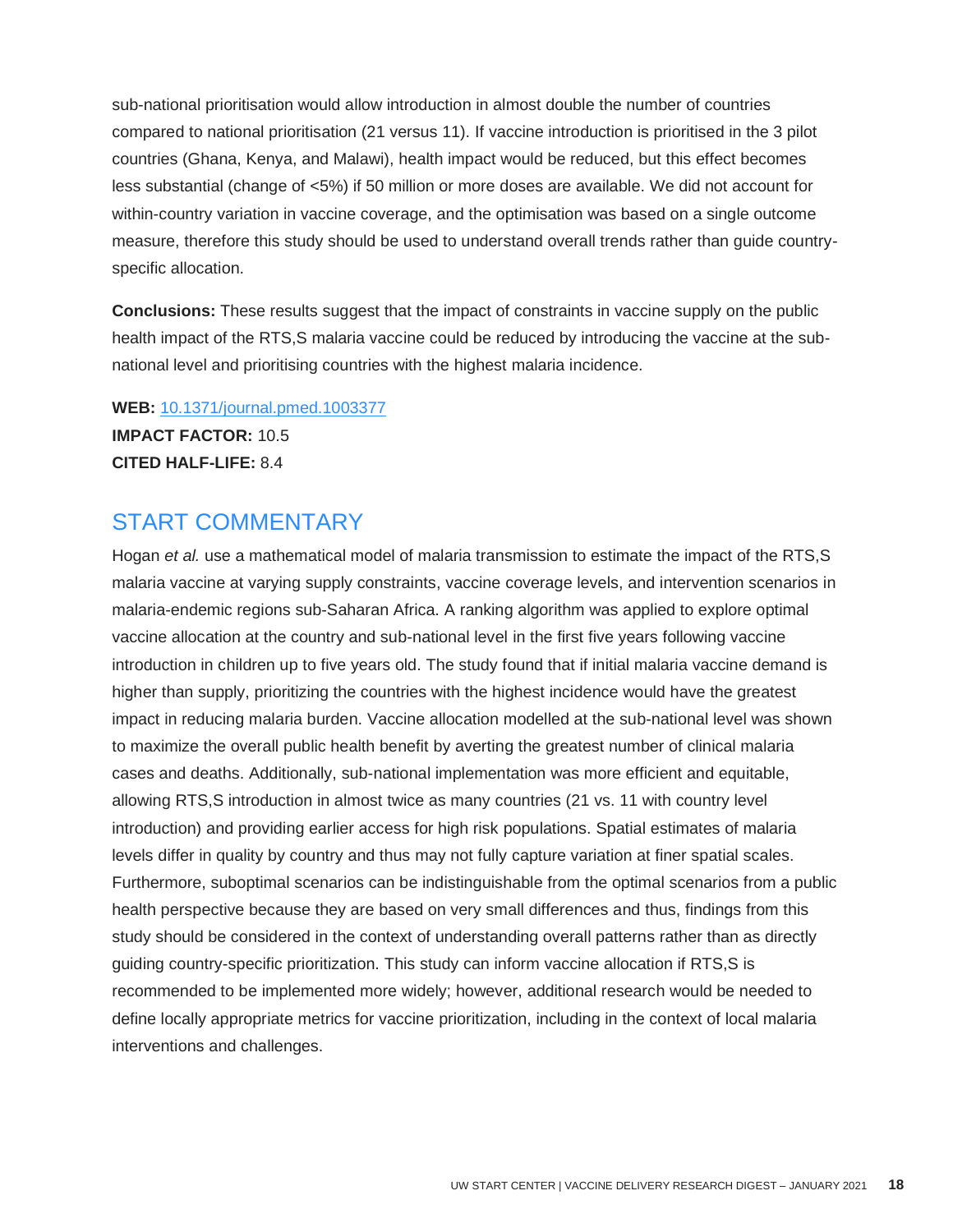

**Figure** Map of administrative units prioritized for vaccine delivery for a range of dose constraints (i.e., maximum available RTS,S doses/year), for the baseline intervention scenario of maintaining 2016 intervention coverage and realistic vaccine coverage. *Figure 3* in manuscript.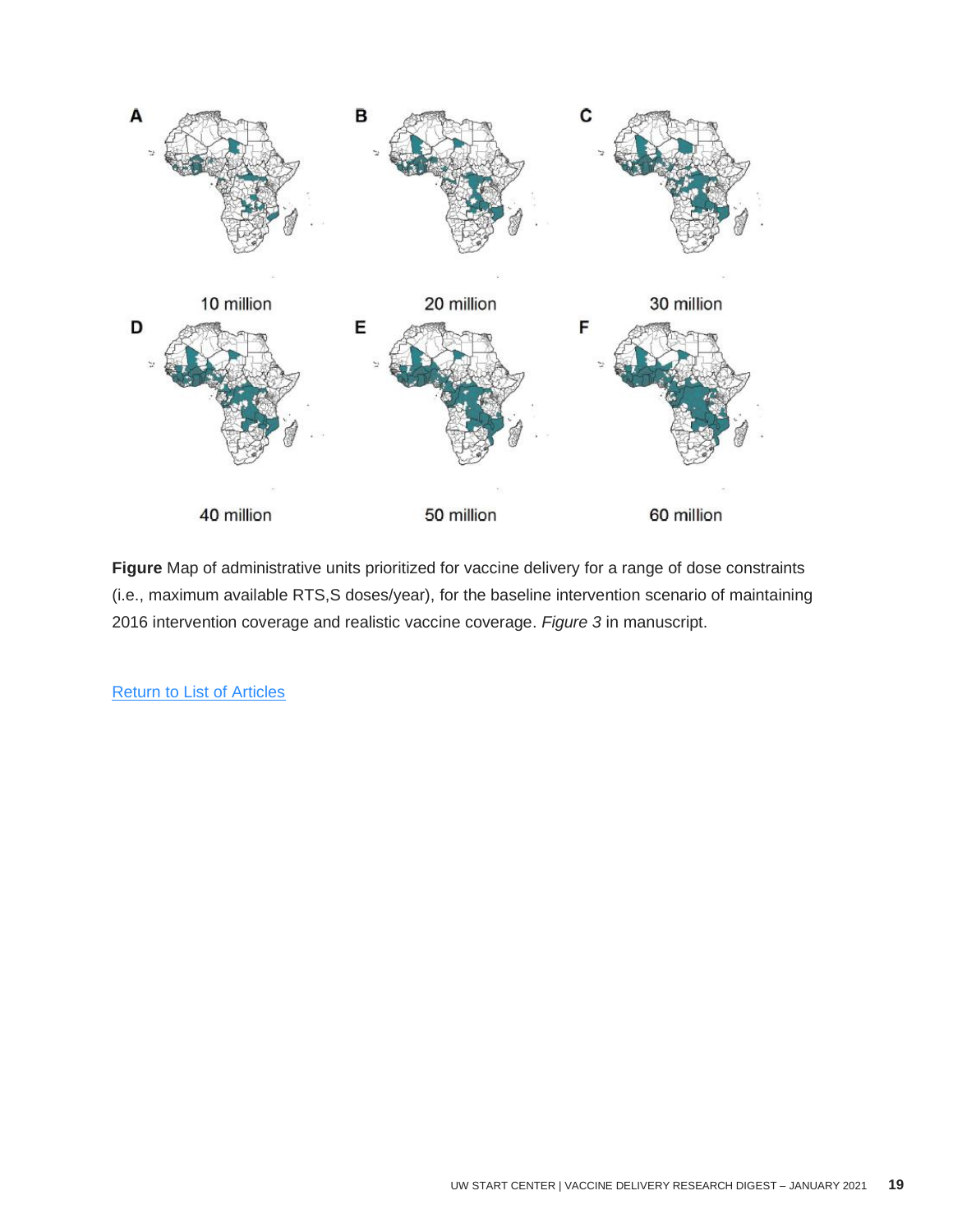### <span id="page-20-0"></span>**8. [Strategies to Improve Coverage of Typhoid](http://doi.org/10.3390/vaccines8040697)  [Conjugate Vaccine \(TCV\) Immunization](http://doi.org/10.3390/vaccines8040697)  [Campaign in Karachi, Pakistan.](http://doi.org/10.3390/vaccines8040697)**

Qamar F, Batool R, Qureshi S, Ali M, Sadaf T, Mehmood J, et al. *Vaccines (Basel)*. 2020 Dec 07;8(4). PubMed ID: 33228111

### ABSTRACT

The emergence and spread of extensively drug-resistant (XDR) typhoid in Karachi, Pakistan led to an outbreak response in Lyari Town, Karachi utilizing a mass immunization campaign with typhoid conjugate vaccine (TCV), Typbar TCV®. The mass immunization campaign, targeted Lyari Town, Karachi, one of the worst affected towns during the XDR typhoid outbreak. Here we describe the strategies used to improve acceptance and coverage of Typbar TCV in Lyari Town, Karachi. The mass immunization campaign with Typbar TCV was started as a school- and hospital-based vaccination campaign targeting children between the age of 6 months to 15 years old. A dose of 0.5 mL Typbar TCV was administered intramuscularly. A mobile vaccination campaign was added to cope with high absenteeism and non-response from parents in schools and to cover children out of school. Different strategies were found to be effective in increasing the vaccination coverage and in tackling vaccine hesitancy. Community engagement was the most successful strategy to overcome refusals and helped to gain trust in the newly introduced vaccine. Community announcements and playing typhoid jingles helped to increase awareness regarding the ongoing typhoid outbreak. Mopup activity in schools was helpful in increasing coverage. Networking with locally active groups, clubs and community workers were found to be the key factors in decreasing refusals.

**WEB:** [10.3390/vaccines8040697](http://doi.org/10.3390/vaccines8040697) **IMPACT FACTOR:** 4.086 **CITED HALF-LIFE:** 3.4

### START COMMENTARY

In this evaluation of a mass typhoid conjugate vaccine (TCV) immunization campaign among children 6 months-15 years old, Qamar *et al.* describe and assess strategies used to improve acceptance and coverage of TCV during an outbreak in Lyari Town, Karachi, an urban slum in Pakistan. Vaccination campaigns immunized a total of 87,993 children of which 45.39% occurred in schools (n=39,939), 5.74% in school mop-up activities (n=5,054), 18.23% in hospitals (n=16,042), and 30.64% in the mobile community camps (n=26,958). The acceptance of school-based campaigns was 48.2%. Utilizing a multi-component approach, strategies found to be in effective in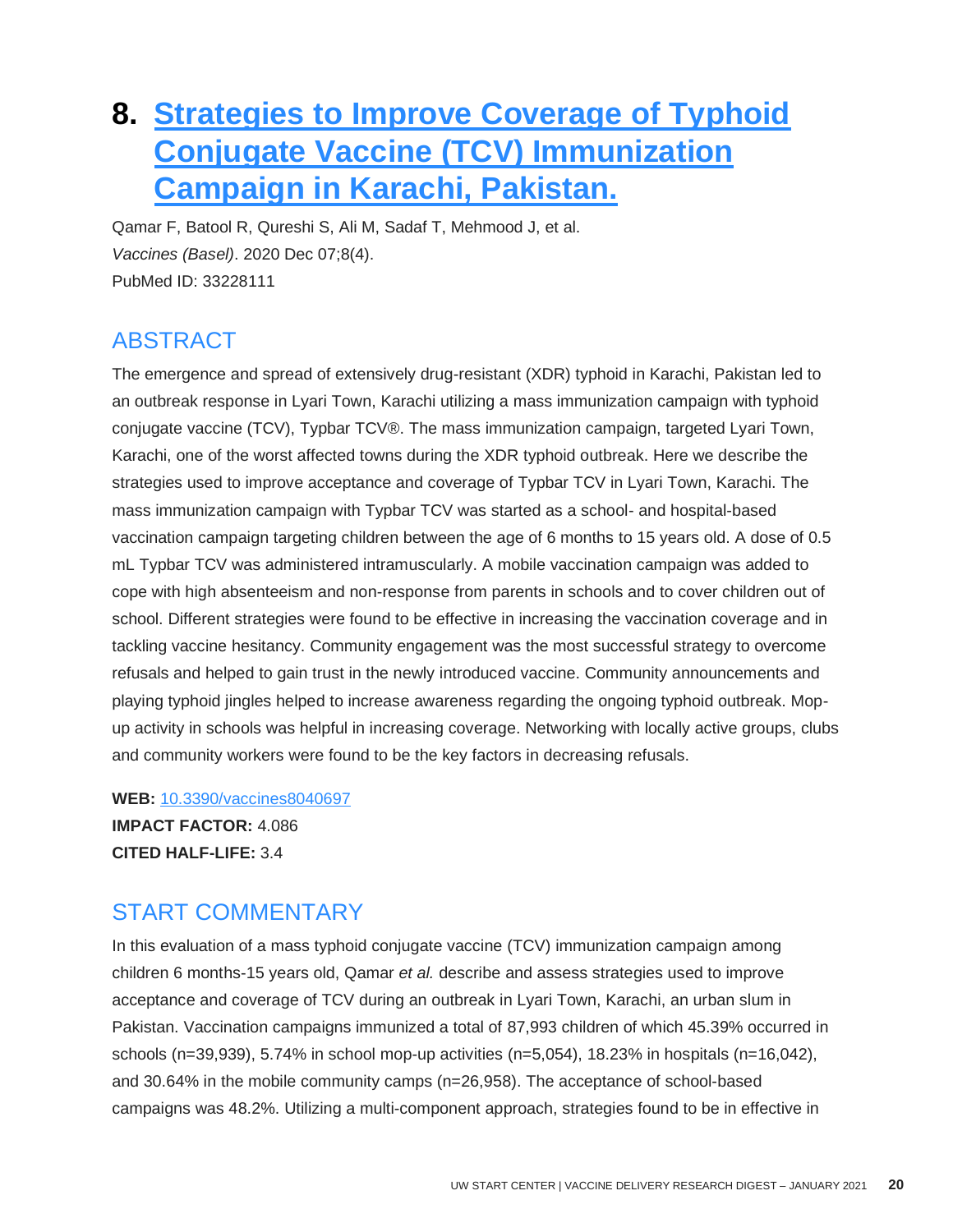improving vaccination coverage include stakeholder engagement, vaccine education sessions in schools and religious institutions, community engagement and social media campaigns, staff trainings and field supervision, and health care provider education. Table 4 summarizes strategies used and suggested recommendations. Incorporating community feedback and tailoring strategies to the local context were essential components in the campaign's success, with authors highlighting that every interaction with the community at any point serves as an intervention for the successful implementation of strategies to increase vaccination coverage. This study provides key insights that can inform development of future mass immunization campaigns, especially those in similar urban slums in low- and middle-income countries.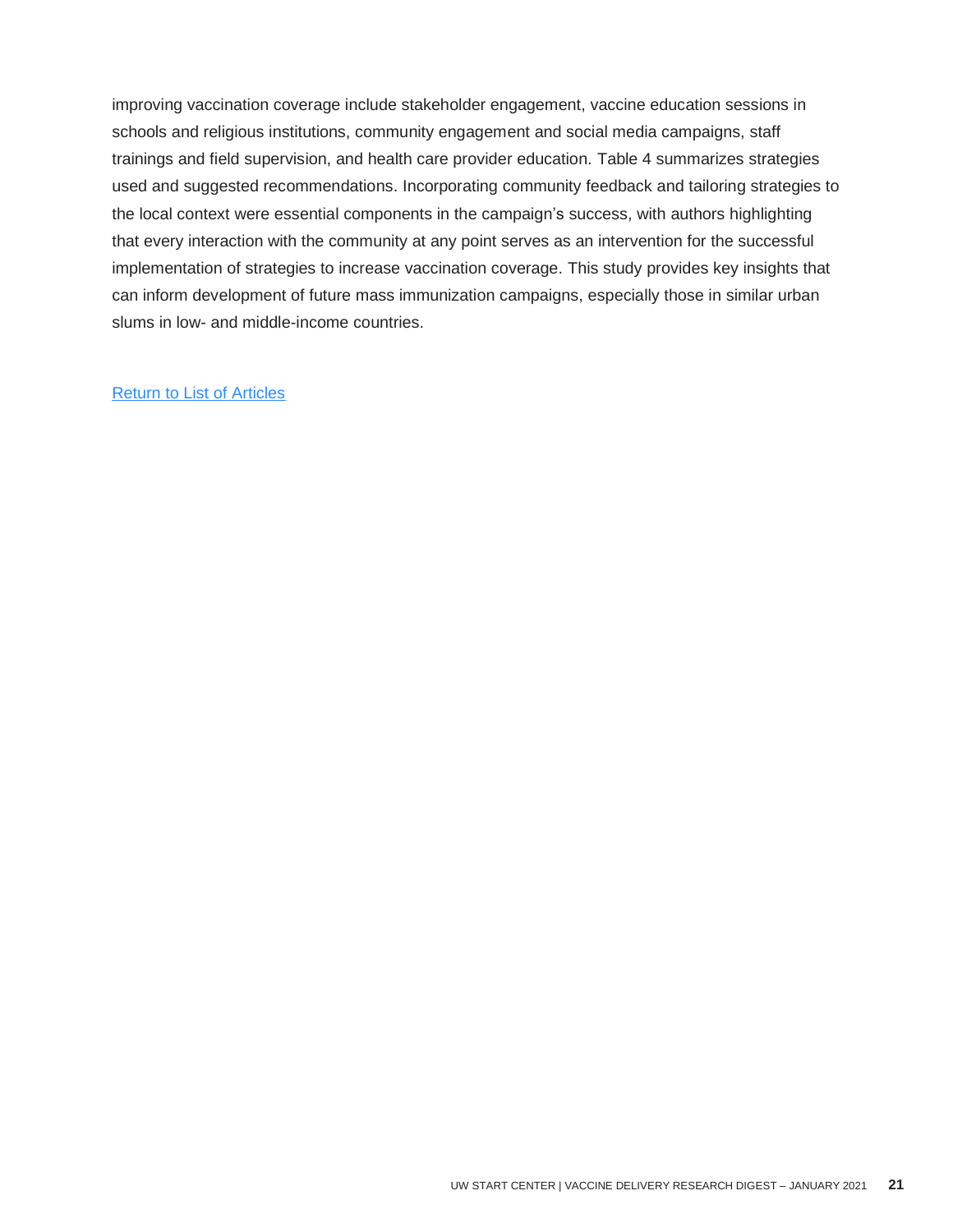## <span id="page-22-0"></span>**9. [Implications of gestational age at antenatal](http://doi.org/10.1186/s12889-020-09841-9)  [care attendance on the successful](http://doi.org/10.1186/s12889-020-09841-9)  [implementation of a maternal respiratory](http://doi.org/10.1186/s12889-020-09841-9)  [syncytial virus \(RSV\) vaccine program in](http://doi.org/10.1186/s12889-020-09841-9)  [coastal Kenya.](http://doi.org/10.1186/s12889-020-09841-9)**

Nyiro J, Bukusi E, Mwaengo D, Walumbe D, Nyaguara A, Nyawanda B, et al. *BMC Public Health*. 2020 Nov 20;20(1):1723. PubMed ID: 33198696

### ABSTRACT

**Background:** Maternal immunisation to boost respiratory syncytial virus (RSV) specific antibodies in pregnant women is a strategy to enhance infant protection. The timing of maternal vaccination during pregnancy may be critical for its effectiveness. However, Kenya has no documented published data on gestational age distribution of pregnant women attending antenatal care (ANC), or the proportion of women attending ANC during the proposed window period for vaccination, to inform appropriate timing for delivery or estimate potential uptake of this vaccine.

**Methods:** A cross-sectional survey was conducted within the Kilifi Health and Demographic Surveillance System (KHDSS), coastal Kenya. A simple random sample of 1000 women who had registered pregnant in 2017 to 2018 and with a birth outcome by the time of data collection was taken. The selected women were followed at their homes, and individually written informed consent was obtained. Records of their antenatal attendance during pregnancy were abstracted from their ANC booklet. The proportion of all pregnant women from KHDSS (55%) who attended for one or more ANC in 2018 was used to estimate vaccine coverage.

**Results:** Of the 1000 women selected, 935 were traced with 607/935 (64.9%) available for interview, among whom 470/607 (77.4%) had antenatal care booklets. The median maternal age during pregnancy was 28.6 years. The median (interquartile range) gestational age in weeks at the first to fifth ANC attendance was 26 (21-28), 29 (26-32), 32 (28-34), 34 (32-36) and 36 (34-38), respectively. The proportion of women attending for ANC during a gestational age window for vaccination of 28-32 weeks (recommended), 26-33 weeks and 24-36 weeks was 76.6% (360/470), 84.5% (397/470) and 96.2% (452/470), respectively. Estimated vaccine coverage was 42.1, 46.5 and 52.9% within the narrow, wide and wider gestational age windows, respectively.

**Conclusions:** In a random sample of pregnant women from Kilifi HDSS, Coastal Kenya with cardconfirmed ANC clinic attendance, 76.6% would be reached for maternal RSV vaccination within the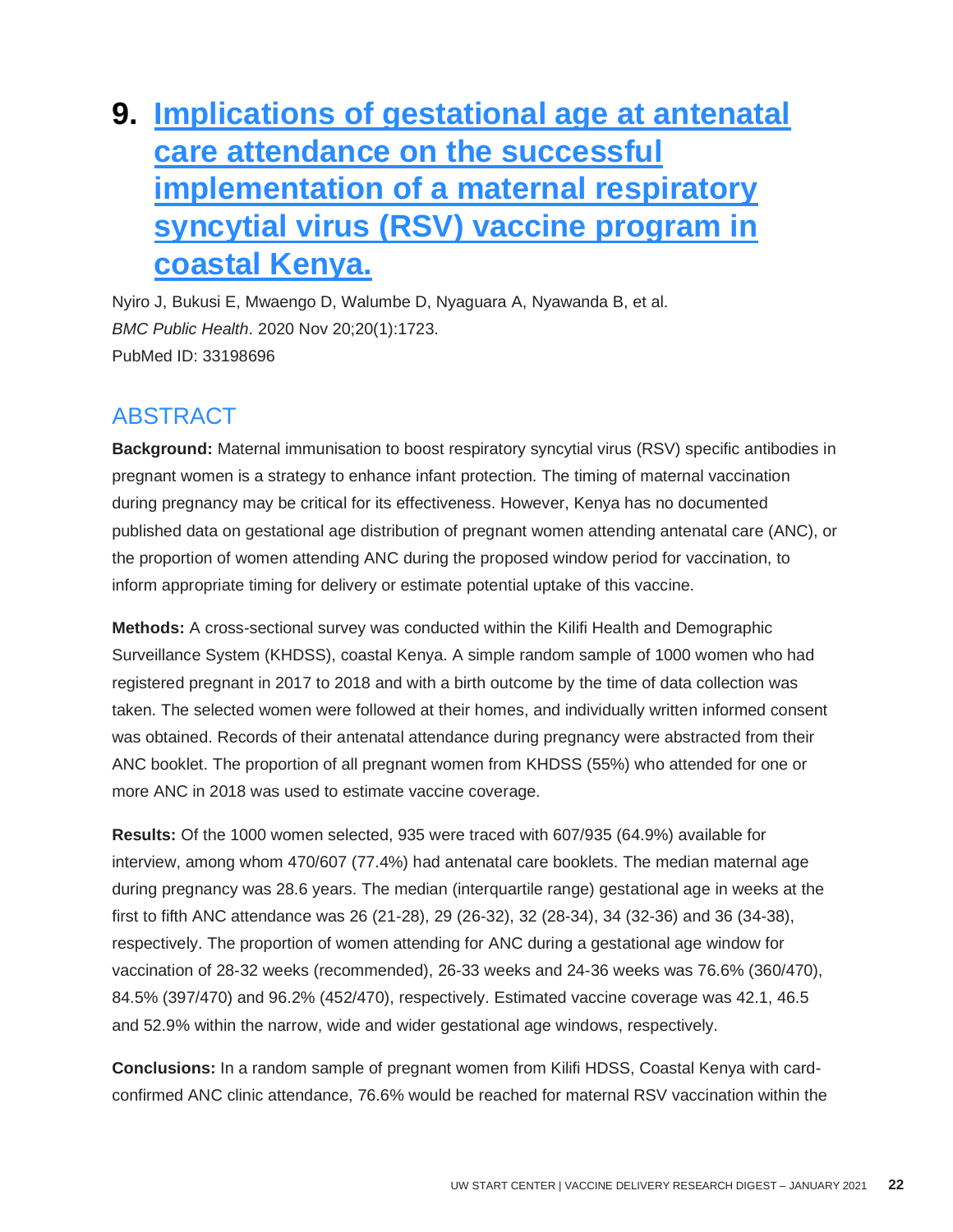gestational age window of 28-32 weeks. Widening the vaccination window (26-33 weeks) or (24-36 weeks) would not dramatically increase vaccine coverage and would require consideration of antibody kinetics data that could affect vaccine efficacy.

**WEB:** [10.1186/s12889-020-09841-9](http://doi.org/10.1186/s12889-020-09841-9) **IMPACT FACTOR:** 2.521 **CITED HALF-LIFE:** 6

### START COMMENTARY

In this cross-sectional study, Nyiro *et al.* describe the distribution of gestational age at each antenatal care (ANC) visit among pregnant women in Kilifi, Kenya to estimate potential maternal RSV vaccine coverage. This article is impactful as it is the first to analyze how timing of ANC attendance is likely to affect the success of a maternal RSV vaccine program in sub-Saharan Africa. The study assessed three potential gestational age windows for RSV vaccine delivery: 28–32 weeks (narrow), 26–33 weeks (wide), and 24–36 weeks (wider). Of 1,000 women randomly selected from the census register with a pregnancy and birth outcome between 2017-2019, fieldworkers traced 935 women via three home visit attempts and follow-up with family members, and interviewed 607 women. Chi-square tests assessed the association between gestational age at first ANC attendance and maternal characteristics, while density curves illustrated the distribution of gestational age at ANC attendance (Figures 2 and 3). Among women with ANC booklet confirmed attendance, 76.6%, 84.5%, and 96.2% would be reached for maternal RSV vaccination within the narrow, wide, and wider gestational age windows, respectively. Using these percentages and the local estimate of 55% of women attending at least one ANC visit, the authors calculated maternal RSV vaccine coverage of 42.1%, 46.5% and 52.9% within the narrow, wide and wider gestational age windows, respectively. Limitations include measurement of gestational age through fundal height documented in the ANC booklet, as only 47% of the sample had an ANC book and fundal height may inaccurately estimate gestational age. These findings can guide policy development towards maternal RSV vaccination through the Kenyan ANC platform and may be useful to inform other maternal vaccine implementation (e.g., influenza, pertussis) more broadly in sub-Saharan Africa. Mathematical modeling incorporating antibody kinetics data that could affect vaccine efficacy is ongoing to further inform estimates for the optimal gestational age for maternal RSV.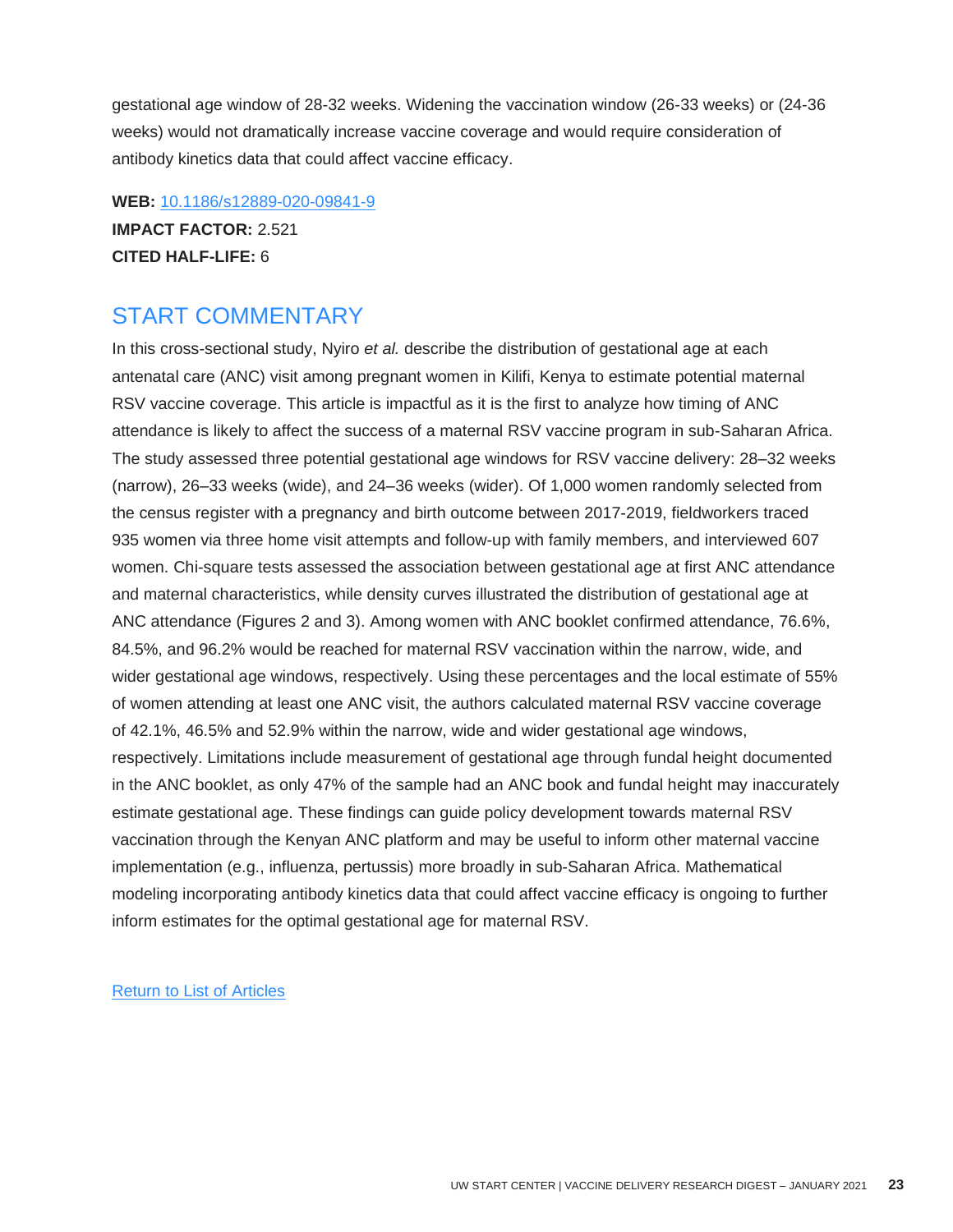### **10. [Engaging traditional barbers to identify and](http://doi.org/10.1007/s00038-020-01518-9)  [refer newborns for routine immunization](http://doi.org/10.1007/s00038-020-01518-9)  [services in Sokoto, Nigeria: a mixed methods](http://doi.org/10.1007/s00038-020-01518-9)  [evaluation.](http://doi.org/10.1007/s00038-020-01518-9)**

Dougherty L, Abdulkarim M, Ahmed A, Cherima Y, Ladan A, Abdu S, et al. *Int J Public Health*. 2020 Dec 07;65(9):1785-1795. PubMed ID: 33140237

### ABSTRACT

**Objectives:** This study evaluates the effectiveness of an intervention that engaged traditional barbers to inform parents about the importance of vaccination and then refer newborns for vaccination services.

**Methods:** We conducted a pre-post quasi-experimental study (n = 2639) to evaluate changes in the coverage of three birth antigens among children aged 0-5 months in response to the intervention. We also conducted in-depth interviews and focus group discussions to assess the enabling factors and challenges associated with implementation.

**Results:** We found mothers who received a yellow referral card from a traditional barber were two to three times more likely to vaccinate their children with the three birth antigens. Qualitative findings indicated that the intervention influenced parent's decision to vaccinate their newborn because the barbers were considered a trusted community advisor. Challenges stemmed from the low levels of literacy among community leaders and barbers that resulted in the need for continuous training, lowliteracy training materials and supervision.

**Conclusions:** Efforts to increase vaccine coverage rates in northern Nigeria should consider expanding the role of traditional barbers to encourage parents to accept vaccines.

**WEB:** [10.1007/s00038-020-01518-9](http://doi.org/10.1007/s00038-020-01518-9) **IMPACT FACTOR:** 2.419 **CITED HALF-LIFE:** 5.7

### START COMMENTARY

In this quasi-experimental study using mixed-methods, Dougherty *et al.* evaluate change in birth dose vaccine coverage among children aged 0–5 months in response to referral intervention from traditional barbers in Sokoto, Nigeria. In May 2018, 1,210 traditional barbers from five Local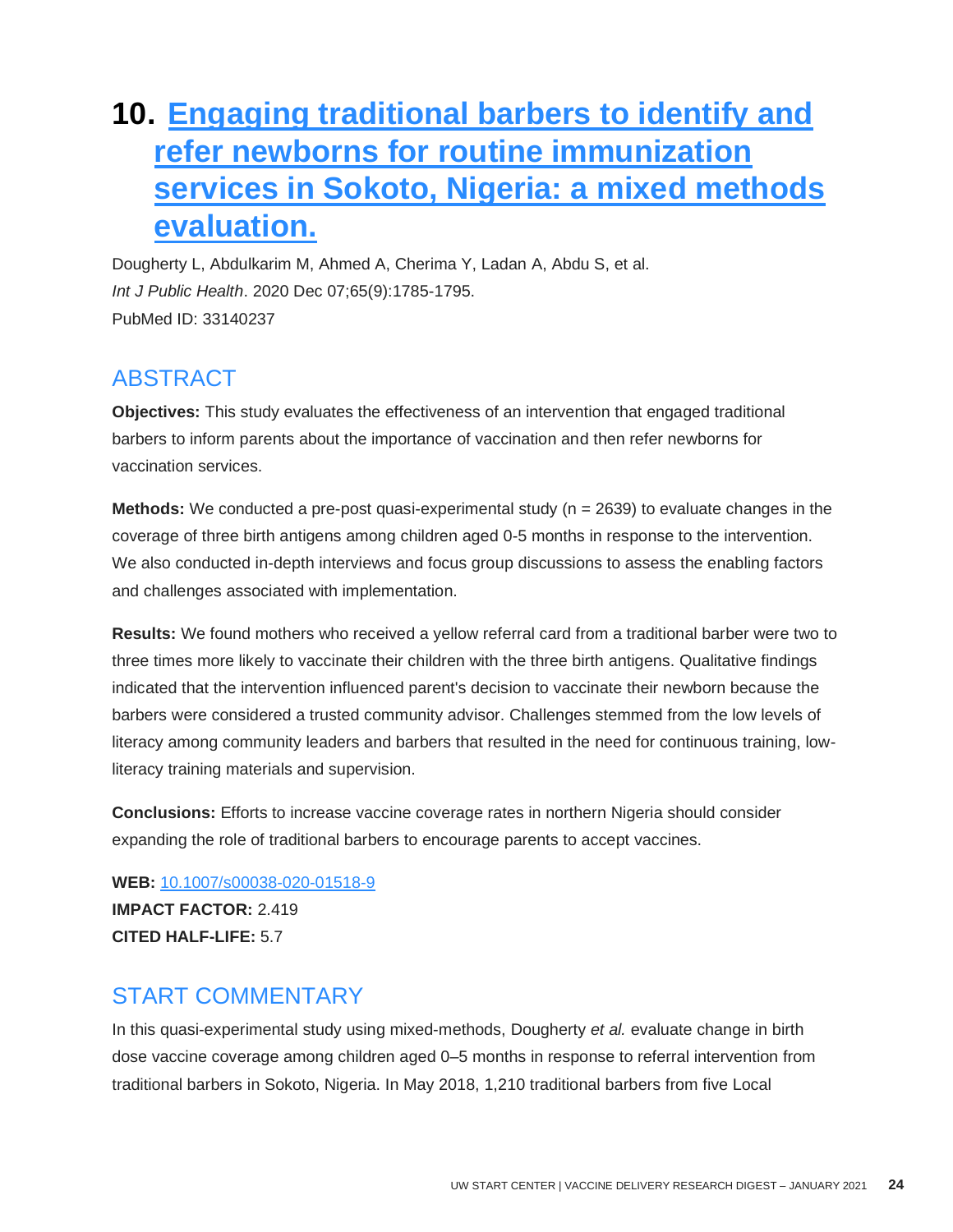Government Areas (LGAs) were selected and trained to identify and refer newborns to immunization services. Estimated logistic regressions assessed whether the intervention group was more likely to achieve higher coverage of three birth antigens: 1) BCG, 2) OPV0, and 3) HepB. The authors first conducted an intention to treat analysis by computing an interaction variable (study period: pre vs. post \* study group), but did not find a significant effect on vaccine coverage in the intervention group (BCG AOR=1.1, 95%CI=0.7–1.6; OPV0 AOR=1.1, 95%CI=0.7–1.7; HepB AOR=1.1, 95%CI=0.6– 2.1). In a second adjusted model, the authors used the predictor of receiving a yellow immunization referral card from a barber and found that among mothers who received a referral card (n=2,639), infants were two to three times more likely to have received their birth antigens of BCG (AOR=3.0, 95%CI=1.9–4.9), OPV0 (AOR=2.4, 95%CI=1.6–3.6), and HepB (AOR=2.7, 95%CI=1.6–4.4). Indepth interviews and focus group discussions coded using the Theory of Change model, revealed enabling factors of the intervention including, two-way communication, linkage to support, working within traditional structures. Challenges associated with implementation included biased selection of barbers, lack of financial incentive for barbers, and training gaps causing barber confusion on how to use referral cards. Of mothers of infants interviewed from the intervention group, only 16% indicated that they had received a yellow referral card from a traditional barber, highlighting these implementation challenges. This study offers important lessons on how community resource partners, such as traditional barbers, can be leveraged to increase demand for vaccination services and address vaccine hesitancy to improve coverage.